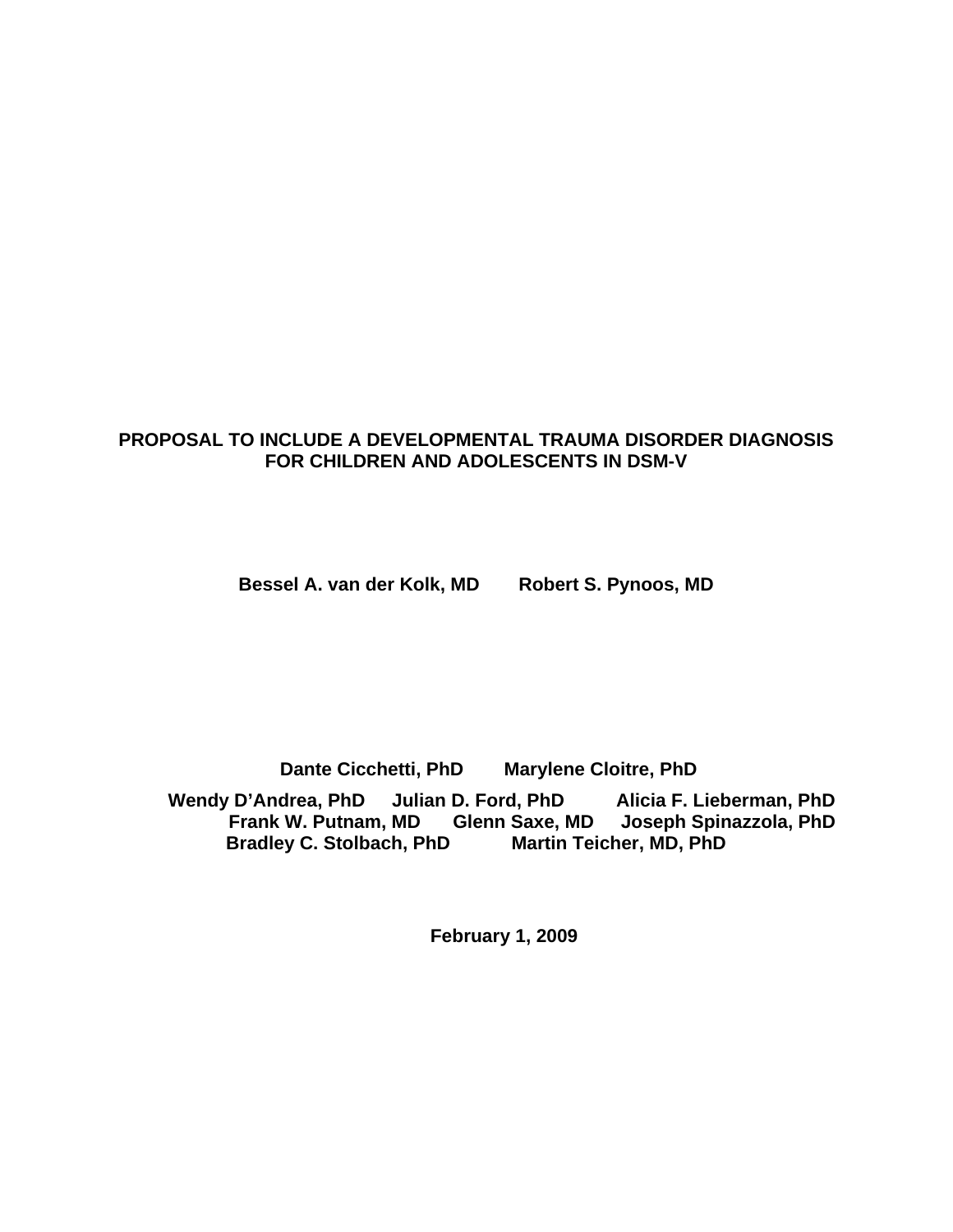#### **Statement of Purpose**

The goal of introducing the diagnosis of Developmental Trauma Disorder is to capture the reality of the clinical presentations of children and adolescents exposed to chronic interpersonal trauma and thereby guide clinicians to develop and utilize effective interventions and for researchers to study the neurobiology and transmission of chronic interpersonal violence. Whether or not they exhibit symptoms of PTSD, children who have developed in the context of ongoing danger, maltreatment, and inadequate caregiving systems are ill-served by the current diagnostic system, as it frequently leads to no diagnosis, multiple unrelated diagnoses, an emphasis on behavioral control without recognition of interpersonal trauma and lack of safety in the etiology of symptoms, and a lack of attention to ameliorating the developmental disruptions that underlie the symptoms. What follows are our proposed diagnostic criteria, a brief review of published and unpublished data, rationale and assessment of the reliability and validity data which bear upon this topic, as well as the justification for meeting the criteria for creating a new diagnosis in the DSM V.

#### **Introduction**

The introduction of PTSD in the psychiatric classification system in 1980 has led to extensive scientific studies of that diagnosis. However, over the past 25 years there has been a relatively independent and parallel emergence of the field of Developmental Psychopathology (e.g. Maughan & Cicchetti, 2002; Putnam, Trickett, Yehuda, & McFarlane, 1997), which has documented the effects of interpersonal trauma and disruption of caregiving systems on the development of affect regulation, attention, cognition, perception, and interpersonal relationships. A third significant development has been the increasing documentation of the effects of adverse early life experiences on brain development (e.g. De Bellis et al., 2002; Teicher et al., 2003), neuroendocrinology (e.g.Hart, Gunnar, & Cicchetti, 1995; Lipschitz et al., 2003) and immunology (e.g. Putnam et al., 1997; Wilson et al, 1999).

Studies of both child and adult populations over the last 25 years have established that, in a majority of trauma-exposed individuals, traumatic stress in childhood does not occur in isolation, but rather is characterized by co-occurring, often chronic, types of victimization and other adverse experiences (Anda et al., 2006; Dong et al., 2004; Pynoos et al., 2008; Spinazzola et al., 2005; van der Kolk et al, 2005).

The impetus for the field trial for Disorders of Extreme Stress (DES) for the DSM IV (Pelcovitz, Kaplan, DeRosa, Mandel, & Salzinger, 2000; Roth, Newman, Pelcovitz, van der Kolk, & Mandel, 1997; van der Kolk, Pelcovitz, Roth, & Mandel, 1996) was to describe the psychopathology of adults who, as children, had been traumatized by interpersonal violence in the context of inadequate caregiving systems. This retrospective study clearly demonstrated the differential impact of interpersonal trauma on adults who as children were exposed to chronic interpersonal trauma, compared to patients who, as mature adults, had been exposed to assaults, disasters or accidents. The DES symptom constellation was ultimately incorporated in the DSM IV as "associated features of PTSD."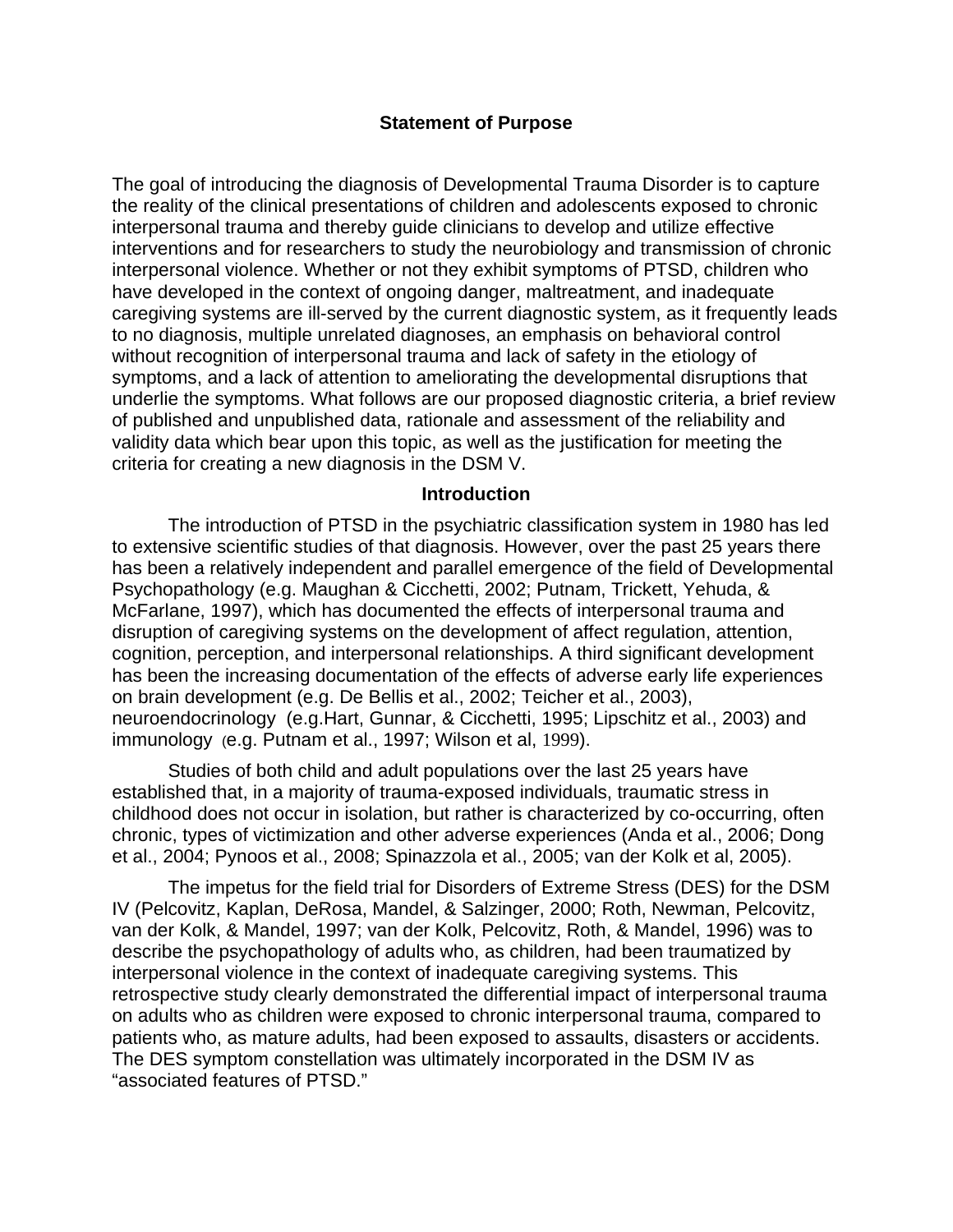The recognition of the profound difference between adult onset PTSD and the clinical effects of interpersonal violence on children, as well as the need to develop effective treatments for these children, were the principal reasons for the establishment of the National Child Traumatic Stress Network in 2001. Less than eight years later it has become evident that the current diagnostic classification system is inadequate for the tens of thousands of traumatized children receiving psychiatric care for traumarelated difficulties.

PTSD is a frequent consequence of single traumatic events (Green et al., 2000). Research also supports that PTSD, with minor modifications, also is an adequate diagnosis to capture the effects of single incidence trauma in children who live in safe and predictable caregiving systems. Even as many children with complex trauma histories exhibit some symptoms of PTSD (see, e.g., Chicago Child Trauma Center data below), multiple databases (see below) show that the diagnosis of PTSD does not adequately capture the symptoms of children who are victims of interpersonal violence in the context of inadequate caregiving systems. In fact, multiple studies show that the majority meet criteria for multiple other DSM diagnoses. In one study of 364 abused children (Ackerman, Newton, McPherson, Jones, & Dykman, 1998), 58% had the primary diagnosis of separation anxiety/overanxious disorders, 36% phobic disorders, 35% PTSD, 22% attention deficit hyperactivity disorder (ADHD) and 22% oppositional defiant disorder. In a prospective study by Noll, Trickett and Putnam (2003) of a group of sexually abused girls, anxiety, oppositional defiant disorder and phobia were clustered in one group, while depression, suicidality, PTSD, ADHD and conduct disorder represented another cluster.

A survey of 1,699 children receiving trauma-focused treatment across 25 network sites of the National Child Traumatic Stress Network (Spinazzola et al, 2005) showed that the vast majority (78%) had been exposed to multiple and/or prolonged interpersonal trauma, with a modal 3 trauma exposure types; less than ¼ met diagnostic criteria for PTSD. Fewer than 10% were exposed to serious accidents or medical illness. Most children exhibited posttraumatic sequelae not captured by PTSD: at least 50% had significant disturbances in affect regulation; attention & concentration; negative self-image; impulse control; aggression; and risk taking. These findings are in line with the voluminous epidemiological, biological and psychological research on the impact of childhood interpersonal trauma of the past two decades that has studied its effects on tens of thousands of children. Because no other diagnostic options are currently available, these symptoms currently would need to be relegated to a variety of seemingly unrelated co-morbidities, such as bipolar disorder, ADHD, PTSD, conduct

disorder, phobic anxiety, reactive attachment disorder and separation anxiety. Analysis of data from the Chicago Child Trauma Center found that children who experienced ongoing traumatic stress in combination with inadequate caregiving systems were 1.5 times more likely than other trauma-exposed children to meet criteria for non-traumarelated diagnoses. Given the data, it is critical to find a way out of this morass of multiple comorbid diagnoses and to identify a new diagnostic category that explains the profusion of symptoms in these children.

The primary reason for introducing the diagnosis of Developmental Trauma Disorder is to capture the reality of the clinical presentations of children and adolescents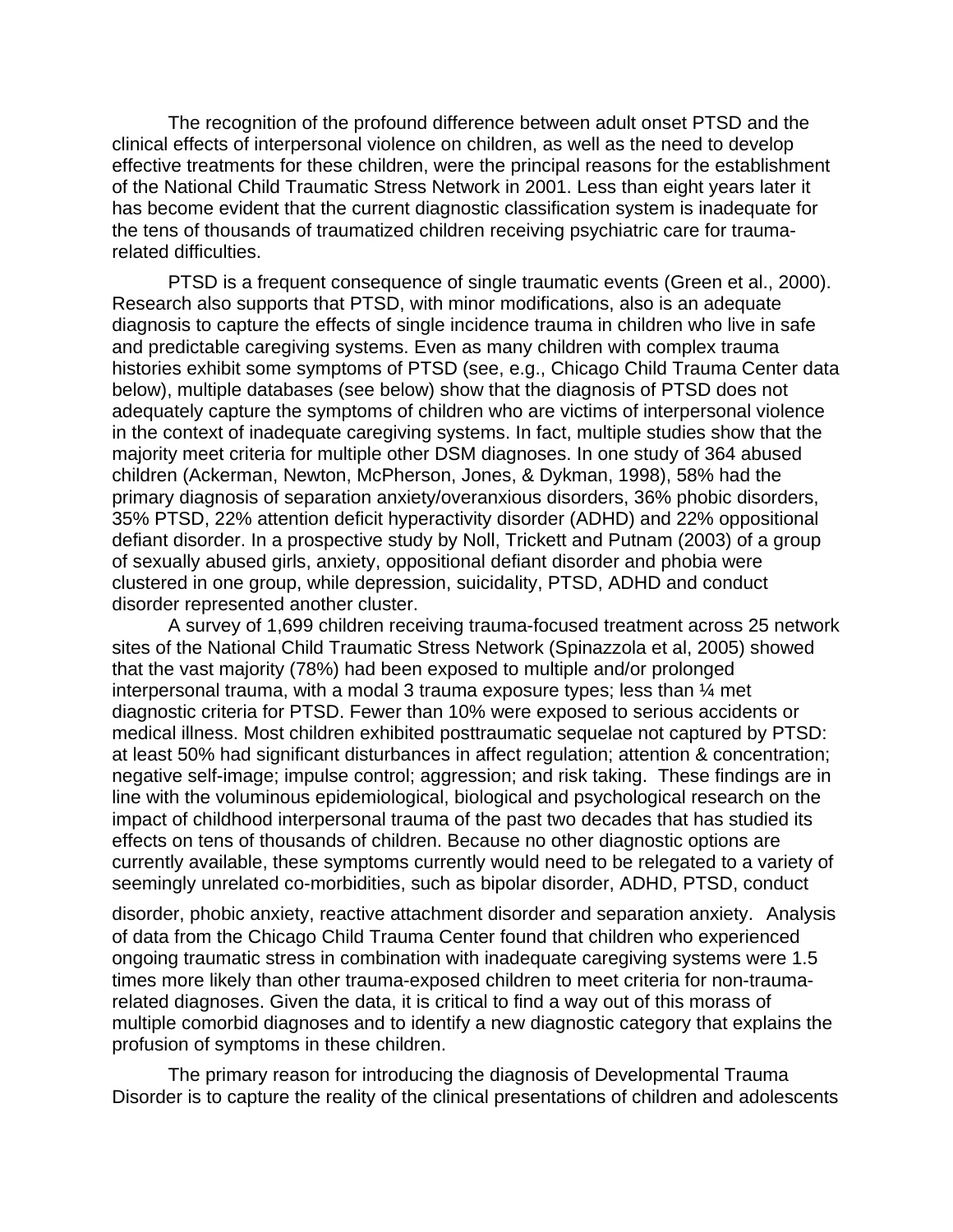exposed to chronic interpersonal trauma and thereby to guide clinicians to develop and utilize effective interventions and for researchers to study the neurobiology and transmission of chronic interpersonal violence. Whether or not they exhibit symptoms of PTSD, children who have developed in the context of ongoing danger, maltreatment, and inadequate caregiving systems, are ill-served by the current diagnostic system, as it frequently leads to no diagnosis, multiple unrelated diagnoses, an emphasis on behavioral control without recognition of interpersonal trauma in the etiology of symptoms, and a lack of attention to ameliorating the developmental disruptions underlying symptoms. Three problems with the current diagnostic system have been revealed for maltreated children: no diagnosis, inaccurate diagnosis, and inadequate diagnosis.

#### No Diagnosis

Analysis of two large databases suggests that many children exposed to trauma and maltreatment are unlikely to receive a diagnosis of PTSD. Initial data from the Child and Adolescent Needs and Strengths (CANS) dataset utilized screening of 7,668 foster children in Illinois Department of Children and Family Services custody. Based on CANS ratings, 3376 of these children (44%) had been exposed to sexual abuse, physical abuse, or domestic violence, 3785 (49%) had been neglected, and 1199 (16%) had experienced emotional abuse. All children had been removed from the care of their biological parents and many had experienced other forms of trauma and adversity not examined in this analysis. Based on CANS ratings, 4872 of these children (63%) exhibited trauma-related symptoms, including but not limited to PTSD. Only 272 of these children (5.5% of the children with trauma symptoms) had CANS ratings that included both re-experiencing and avoidance in accord with PTSD criteria. In other words, nearly 95% of the children in the Illinois child welfare system that have been identified as having clinically significant trauma-related symptoms **will not qualify** for a diagnosis of PTSD. Pynoos et al. (2008) reported findings from analysis of the National Child Traumatic Stress Network Core Data Set, a national sample of 9,336 children receiving services at NCTSN child trauma centers. Over 70% of these children experienced multiple forms of trauma and adversity, with 48% exhibiting clinically significant behavior problems in the home or community, 41% academic problems, 37% behavior problems in school/daycare, 31% attachment problems, and 11% suicidality. Despite the very high levels of trauma exposure and clinical problems in this sample of children, only 24% were reported to meet diagnostic criteria for PTSD. Similarly, Richardson et al. (Richardson, Henry, Black-Pond, & Sloane, 2008) reported that, although nearly all child welfare system-involved children who had experienced maltreatment for over one year had clinically significant symptoms, 46% did not meet criteria for any existing DSM-IV diagnosis.

#### Inaccurate Diagnosis

In the absence of a trauma-related diagnosis for which they meet criteria, children with complex trauma-related symptoms frequently receive other diagnoses, which is likely to lead to ineffective treatment. Many children served by the Chicago Child Trauma Center, for example, present for services with prior diagnoses of Bipolar Disorder, ADHD, or both, with the respective psychopharmacological interventions. Many have not received any psychotherapeutic intervention, let alone intervention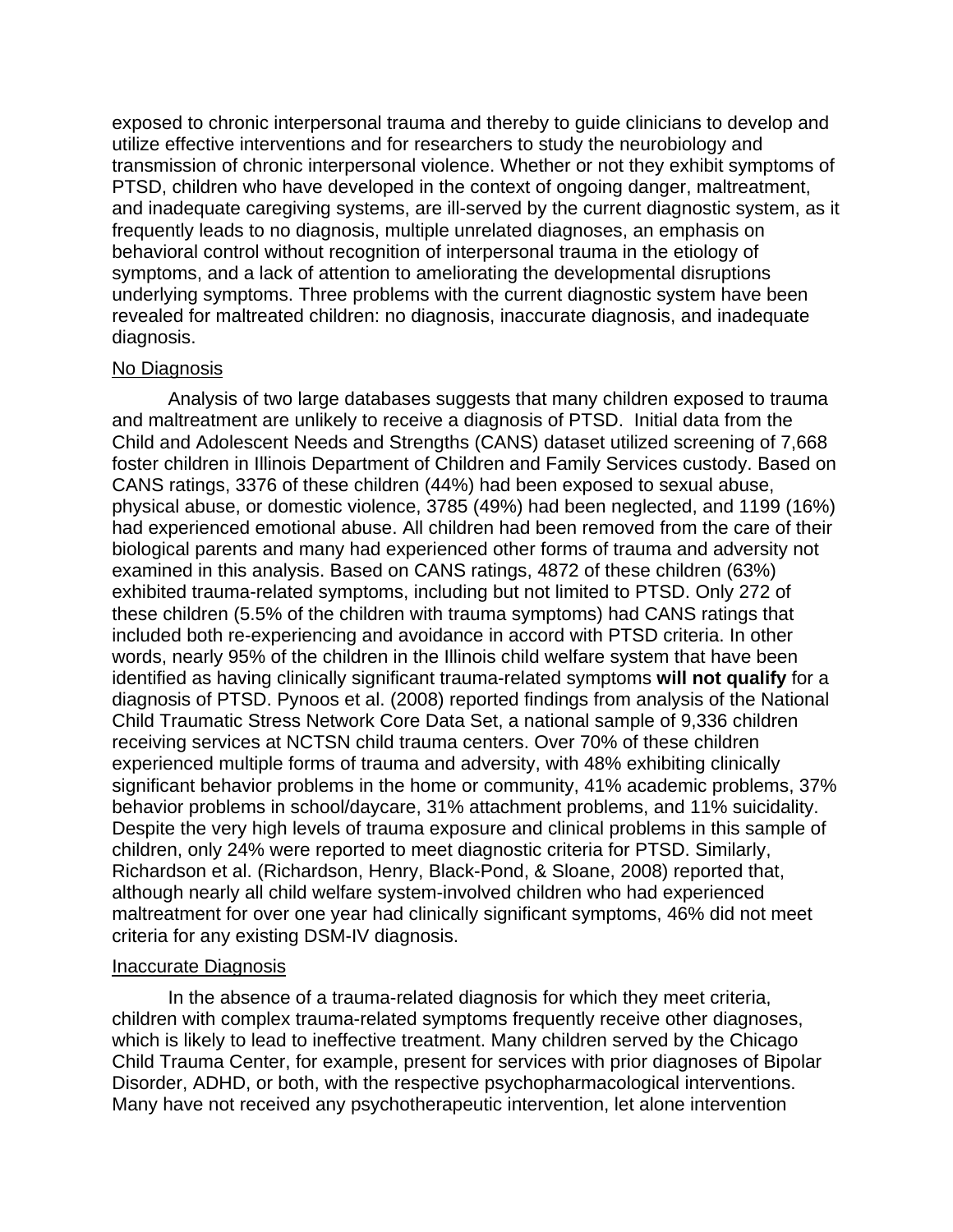focused on their histories of trauma, and many actually exhibit increases in symptoms when medicated (Stolbach, personal communication, January 25, 2009).

Exposure to chronic traumatic stress may set the stage for developmental trajectories characterized by multiple forms of emotional and behavioral difficulty which could qualify them for myriad DSM diagnoses. For example, analyzing the National Comorbidity Study - Replication Sample (N=5692), Putnam et al. (2008) found that adults reporting 4 or more childhood traumas or markers of family dysfunction (sexual abuse, physical abuse, exposure to domestic violence, crime victim, depressed parent, substance abusing parent or loss of a parent) met full DSM-IV diagnostic criteria for an average of 6.29 (+/- 0.3) lifetime DSM diagnoses. However, only 19% of males and 54% of females met criteria for lifetime PTSD. Drug and alcohol abuse, panic attacks, major depressive episodes and disorder, and intermittent explosive disorder were common comorbid diagnoses for both males and females.

#### Inadequate Diagnosis

Even in settings in which a majority of children with complex trauma-related clinical presentations meet full criteria for PTSD (see Table 6, for example), the diagnosis at best fails to capture many of their most clinically salient symptoms, and, at worst, may lead to incomplete interventions. Proven, evidence-based, short-term treatments for PTSD, while leading to reductions in PTSD symptoms and diagnosis,.by definition do not address the pervasive developmental impairments that characterize children with Developmental Trauma Disorder, such as impaired capacity for emotional and behavioral regulation, and attachment-related difficulties. In addition, completion of short-term interventions for PTSD may create the false impression in both clinicians and clients that the trauma has been addressed and that symptoms that remain are therefore related to factors other than the child's history. This may in turn lead to the application of additional non-trauma-related diagnoses, such as ADHD, ODD, Bipolar Disorder, etc.

#### **An Alternative Diagnosis**

Suggesting that an alternative diagnosis was necessary to capture the spectrum of coherent symptoms of children exposed to interpersonal violence and disruptions in caregiving, van der Kolk (2005) proposed the creation of a Developmental Trauma Disorder diagnosis and described the broad domains of impairment and distress that characterize these children and adolescents. Based upon empirical data, clinical observation and experience, and two decades of literature on developmental psychopathology and the effects of ongoing childhood adverse experiences and trauma, the National Child Traumatic Stress Network subsequently devised the consensus proposed criteria for Developmental Trauma Disorder. These proposed criteria are intended to describe the most clinically significant symptoms exhibited by many children and adolescents following complex trauma. While substantial evidence led to the consensus criteria, the study of complex trauma-related difficulties in children is still evolving. The traumatic stress literature has, until recently, focused largely on the effects of single types of trauma (e.g., sexual assault or sexual abuse) and on isolated diagnoses or symptom sets, (e.g., PTSD or attributional style). With the consensus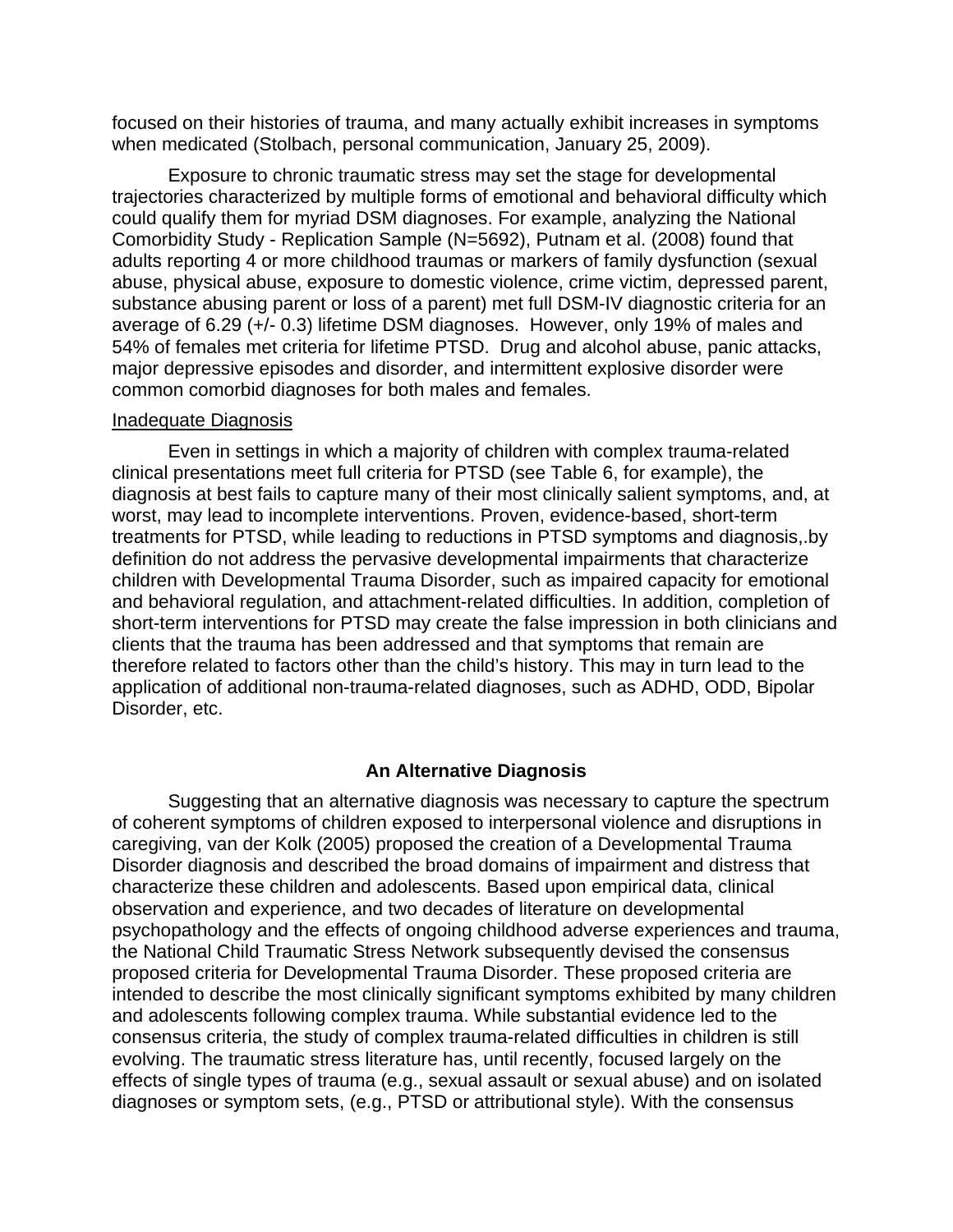criteria it will now be possible to conduct field trials to more precisely delineate which children meet criteria for Developmental Trauma Disorder, what conditions and predispositions make children vulnerable to develop DTD, which symptoms are most unique to developmental trauma, and which are shared with children with other disorders without trauma exposure, and to further validate the diagnosis and the constructs underlying it.

CONSENSUS PROPOSED CRITERIA FOR DEVELOPMENTAL TRAUMA DISORDER

**A. Exposure.** The child or adolescent has experienced or witnessed multiple or prolonged adverse events over a period of at least one year beginning in childhood or early adolescence, including:

A. 1. Direct experience or witnessing of repeated and severe episodes of interpersonal violence; and

A. 2. Significant disruptions of protective caregiving as the result of repeated changes in primary caregiver; repeated separation from the primary caregiver; or exposure to severe and persistent emotional abuse

**B. Affective and Physiological Dysregulation.** The child exhibits impaired normative developmental competencies related to arousal regulation, including at least two of the following:

B. 1. Inability to modulate, tolerate, or recover from extreme affect states (e.g., fear, anger, shame), including prolonged and extreme tantrums, or immobilization

B. 2. Disturbances in regulation in bodily functions (e.g. persistent disturbances in sleeping, eating, and elimination; over-reactivity or under-reactivity to touch and sounds; disorganization during routine transitions)

B. 3. Diminished awareness/dissociation of sensations, emotions and bodily states

B. 4. Impaired capacity to describe emotions or bodily states

**C. Attentional and Behavioral Dysregulation**: The child exhibits impaired normative developmental competencies related to sustained attention, learning, or coping with stress, including at least three of the following:

C. 1. Preoccupation with threat, or impaired capacity to perceive threat, including misreading of safety and danger cues

C. 2. Impaired capacity for self-protection, including extreme risk-taking or thrill-seeking

C. 3. Maladaptive attempts at self-soothing (e.g., rocking and other rhythmical movements, compulsive masturbation)

C. 4. Habitual (intentional or automatic) or reactive self-harm

C. 5. Inability to initiate or sustain goal-directed behavior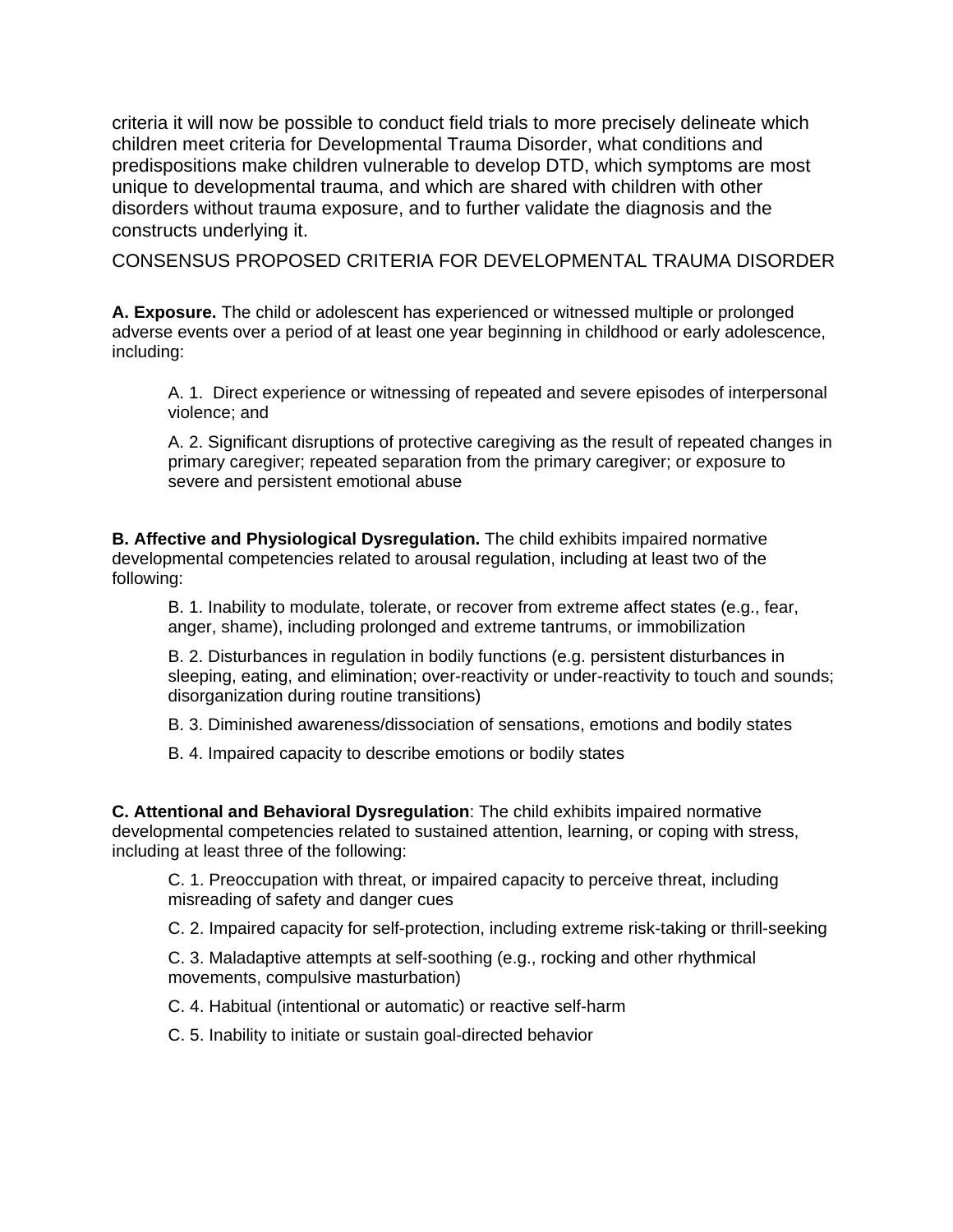**D. Self and Relational Dysregulation**. The child exhibits impaired normative developmental competencies in their sense of personal identity and involvement in relationships, including at least three of the following:

D. 1. Intense preoccupation with safety of the caregiver or other loved ones (including precocious caregiving) or difficulty tolerating reunion with them after separation

D. 2. Persistent negative sense of self, including self-loathing, helplessness, worthlessness, ineffectiveness, or defectiveness

D. 3. Extreme and persistent distrust, defiance or lack of reciprocal behavior in close relationships with adults or peers

D. 4. Reactive physical or verbal aggression toward peers, caregivers, or other adults

D. 5. Inappropriate (excessive or promiscuous) attempts to get intimate contact (including but not limited to sexual or physical intimacy) or excessive reliance on peers or adults for safety and reassurance

D. 6. Impaired capacity to regulate empathic arousal as evidenced by lack of empathy for, or intolerance of, expressions of distress of others, or excessive responsiveness to the distress of others

**E. Posttraumatic Spectrum Symptoms**. The child exhibits at least one symptom in at least two of the three PTSD symptom clusters B, C, & D.

**F. Duration of disturbance** (symptoms in DTD Criteria B, C, D, and E) at least 6 months.

**G. Functional Impairment**. The disturbance causes clinically significant distress or impairment in at two of the following areas of functioning:

> • Scholastic: under-performance, non-attendance, disciplinary problems, drop-out, failure to complete degree/credential(s), conflict with school personnel, learning disabilities or intellectual impairment that cannot be accounted for by neurological or other factors.

• Familial: conflict, avoidance/passivity, running away, detachment and surrogate replacements, attempts to physically or emotionally hurt family members, non-fulfillment of responsibilities within the family.

• Peer Group: isolation, deviant affiliations, persistent physical or emotional conflict, avoidance/passivity, involvement in violence or unsafe acts, ageinappropriate affiliations or style of interaction.

• Legal: arrests/recidivism, detention, convictions, incarceration, violation of probation or other court orders, increasingly severe offenses, crimes against other persons, disregard or contempt for the law or for conventional moral standards.

• Health: physical illness or problems that cannot be fully accounted for physical injury or degeneration, involving the digestive, neurological (including conversion symptoms and analgesia), sexual, immune, cardiopulmonary, proprioceptive, or sensory systems, or severe headaches (including migraine) or chronic pain or fatigue.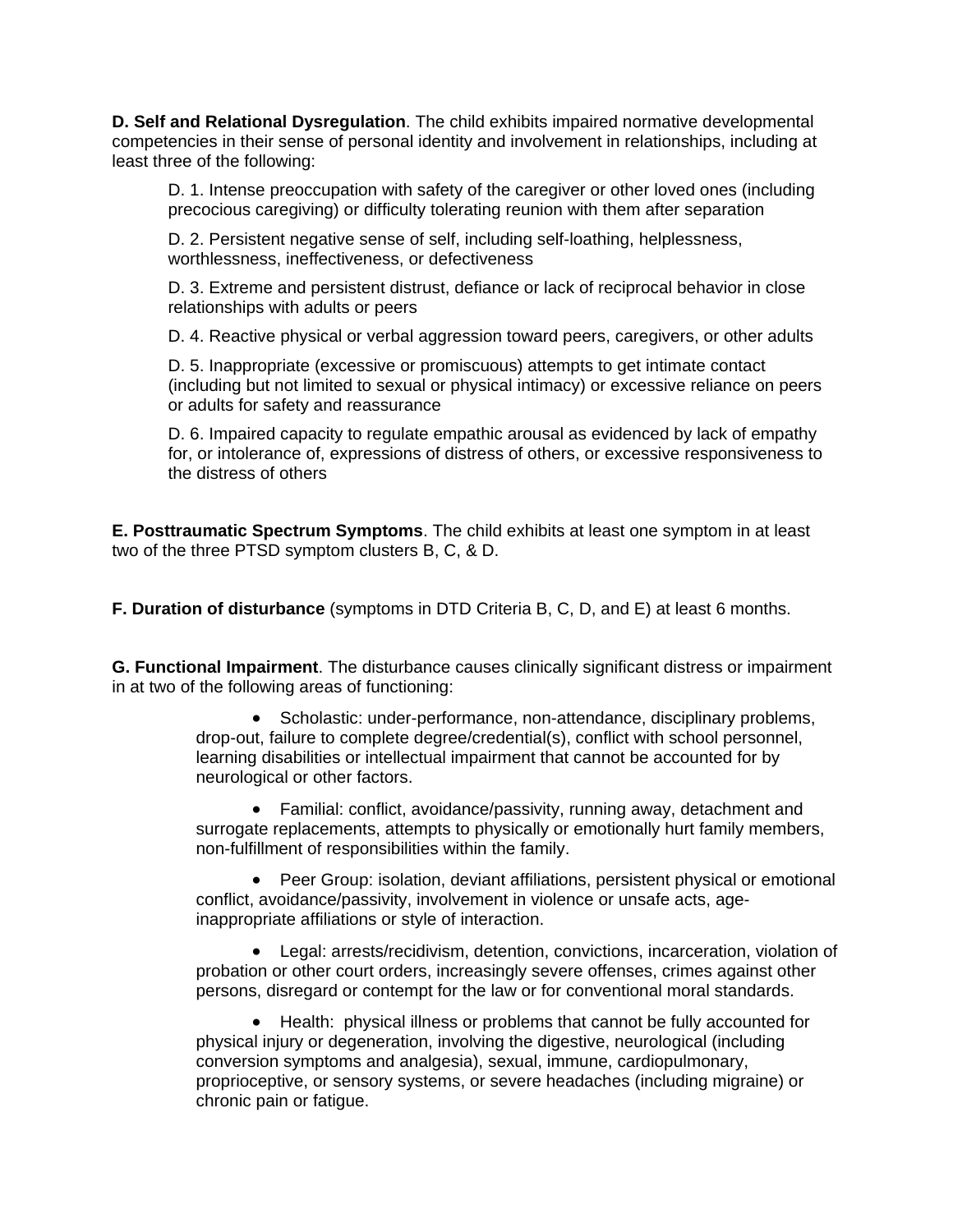• Vocational (*for youth involved in, seeking or referred for employment, volunteer work or job training*): disinterest in work/vocation, inability to get or keep jobs, persistent conflict with co-workers or supervisors, under-employment in relation to abilities, failure to achieve expectable advancements.

#### **Evidence for Developmental Trauma Disorder**

Because the concept of Developmental Trauma Disorder is relatively new (van der Kolk, 2005), much of the research supporting the consensus proposed DTD criteria remains unpublished. For the purpose of this paper, we rely both upon published findings and ongoing unpublished data collection efforts from the NCTSN and its affiliates. (See Table 1 below for details.) Briefly, these data are referred to as: the NCTSN Survey (Spinazzola et al., 2005), the NCTSN Core Data Set (Pynoos et al.), the CANS study (McClelland et al.), the Chicago Child Trauma Center (CCTC) study (Stolbach et al.), and the Western Michigan Dataset (Richardson et al., 2008). Because these data are collected by multiple independent investigators, characteristics of each sample differ. Tables 2-6 include findings from the NCTSN Core Data Set, the CANS study, and the CCTC study. Where applicable, published data and data under review or in press are also cited. Where applicable, the designation DTD+ will refer to children whose trauma exposure approximates the proposed DTD criterion A, where DTD- refers to children who did not experience DTD criterion A. A summary of the findings of the NCTSN Survey, NCTSN Core Data Set, CANS study, and CCTC study relative to each of the proposed DTD criteria can be found in Table 7.

| <b>Dataset</b>                                     | <b>Contributors</b>                                                                                              | N    | <b>Sample Source</b>                                                  |  |  |  |
|----------------------------------------------------|------------------------------------------------------------------------------------------------------------------|------|-----------------------------------------------------------------------|--|--|--|
|                                                    |                                                                                                                  |      |                                                                       |  |  |  |
| <b>NCTSN Survey</b>                                | Spinazzola, J., Ford, J.D., Zucker, M., van<br>der Kolk, B.A., Silva, S., Smith, S.F., and<br>Blaustein, M.      | 1699 | <b>Clients at NCTSN</b><br>sites                                      |  |  |  |
| <b>NCTSN Core Data Set</b>                         | Pynoos, R.S., Ostrowski, S., Fairbank,<br>J.A., Briggs-King, E.C., Steinberg, A.,<br>Layne, C., and Stolbach, B. | 4435 | Clients at NCTSN<br>sites                                             |  |  |  |
| <b>CANS Dataset</b>                                | McClelland, G., Fehrenbach, T., Griffin,<br>E., Burkman, K., and Kisiel, C.                                      | 7668 | All Illinois Foster Care<br>system                                    |  |  |  |
| <b>CCTC Dataset</b>                                | Stolbach, B.C., Dominguez, R.Z., and<br>Rompala, V.                                                              | 172  | All PTSD Criterion A-<br>exposed; none have<br>risk to self or others |  |  |  |
| Western Michigan<br>Dataset                        | Richardson, M., Henry, J., Black-Pond, C.,<br>and Sloane, M.                                                     | 209  | Foster care                                                           |  |  |  |
| Ford (In press, Journal<br>of Clinical Psychiatry) | Ford, J.D., O'Connor, D.F., and Hawke, J.                                                                        | 397  | Child psychiatry<br>inpatients                                        |  |  |  |
| NSA re-analysis                                    | Ford, J. D., Elhai, J. D., Connor, D. F.,<br>and Frueh, B. C.                                                    | 4023 | National random                                                       |  |  |  |
| Juvenile Justice                                   | Ford, J. D., Hawke, J., and Chapman, J.                                                                          | 1825 | Juvenile Detention<br>Centers                                         |  |  |  |
| Ghosh Ippen and                                    | Ghosh Ippen, C.G., Harris, W.W., Van                                                                             | 89   | Preschoolers exposed                                                  |  |  |  |

#### **Table 1. Data Sources**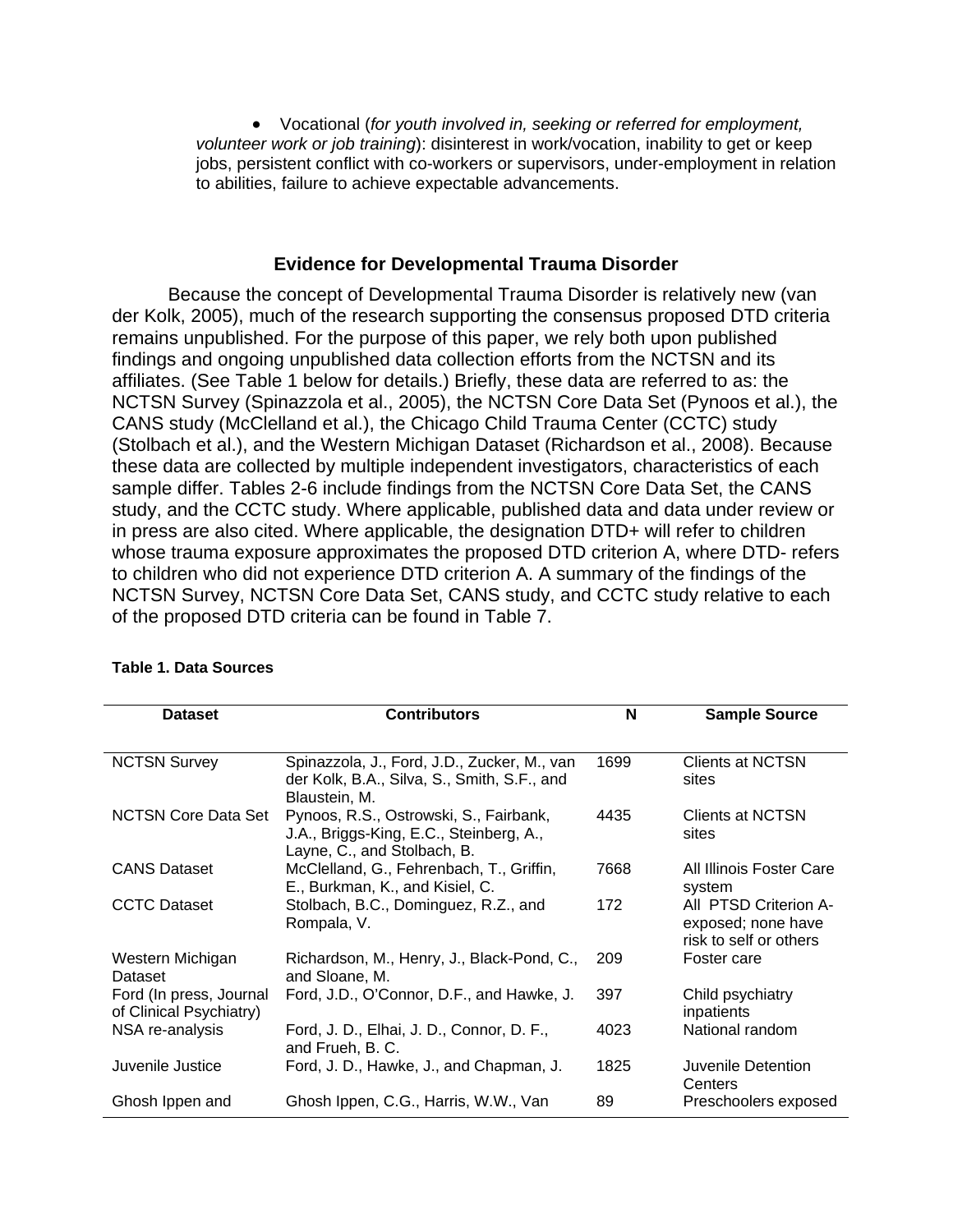#### Criterion A: Exposure

 Criterion A requires multiple, ongoing exposures to both interpersonal violence and disruptions in caregiving. The rationale for DTD Criterion A was discussed at length in the introduction. As is outlined below, findings from all of the data sets summarized here suggest that children who experienced ongoing interpersonal violence in combination with disruptions in protective caregiving were characterized by high levels of symptoms and developmental impairment consistent with the proposed DTD criteria. Additionally, these symptoms and impairments were more prevalent in DTD+ children than in other trauma-exposed children and non-trauma-exposed children.

#### Cluster B: Affective and Physiological Dysregulation

#### *B.1. Inability to modulate, tolerate, or recover from extreme affect states.*

Inability to modulate affect includes extreme affective shifts, inability to calm down after strong affective experiences, persistent or unmanaged negative mood, and hyper-responsiveness to low-grade affective stimuli. The NCTSN clinician survey demonstrated that DTD+ children are characterized by **difficulties with modulating affect**. Analysis of the NCTSN Core Data Set demonstrated that DTD+ children had more **pervasive depressed mood** than others, even when statistically controlling for PTSD symptom severity. In the CANS study, DTD+ children had more **affect dysregulation problems** and **depressed mood** more often than other foster children. The CCTC found that DTD+ children were reported by clinicians to have **extreme affective shifts**, **depressed mood**, **inability to self-soothe**, **problems managing anger**, and **internalized negative affect** more often than other trauma-exposed children. CCTC DTD+ children also reported more symptoms of **dysthymia** on structured diagnostic interview than others. In both the Core Data Set and CCTC data, these findings held true even when controlling for PTSD severity. In other words, the pervasive difficulties with affect regulation exhibited by children exposed to ongoing interpersonal violence in combination with disruptions in protective caregiving are not a function of the presence or severity of PTSD symptoms.

#### *B.2. Disturbances in regulation of bodily functions.*

Disturbance in developmentally expected capacity for regulation of bodily functions includes disruptions of sleep, eating, digestion, hyper-reactivity to physical stimuli. These disruptions may especially occur in the presence of low-grade stressors such as routine transitions. The NCTSN clinician survey showed that a third of DTD+ children have significant **physiological manifestations of stress**. The NCTSN Core Data Set showed that DTD+ children had more **sleep disturbances** and **physical manifestations of stress** than others, even when statistically controlling for PTSD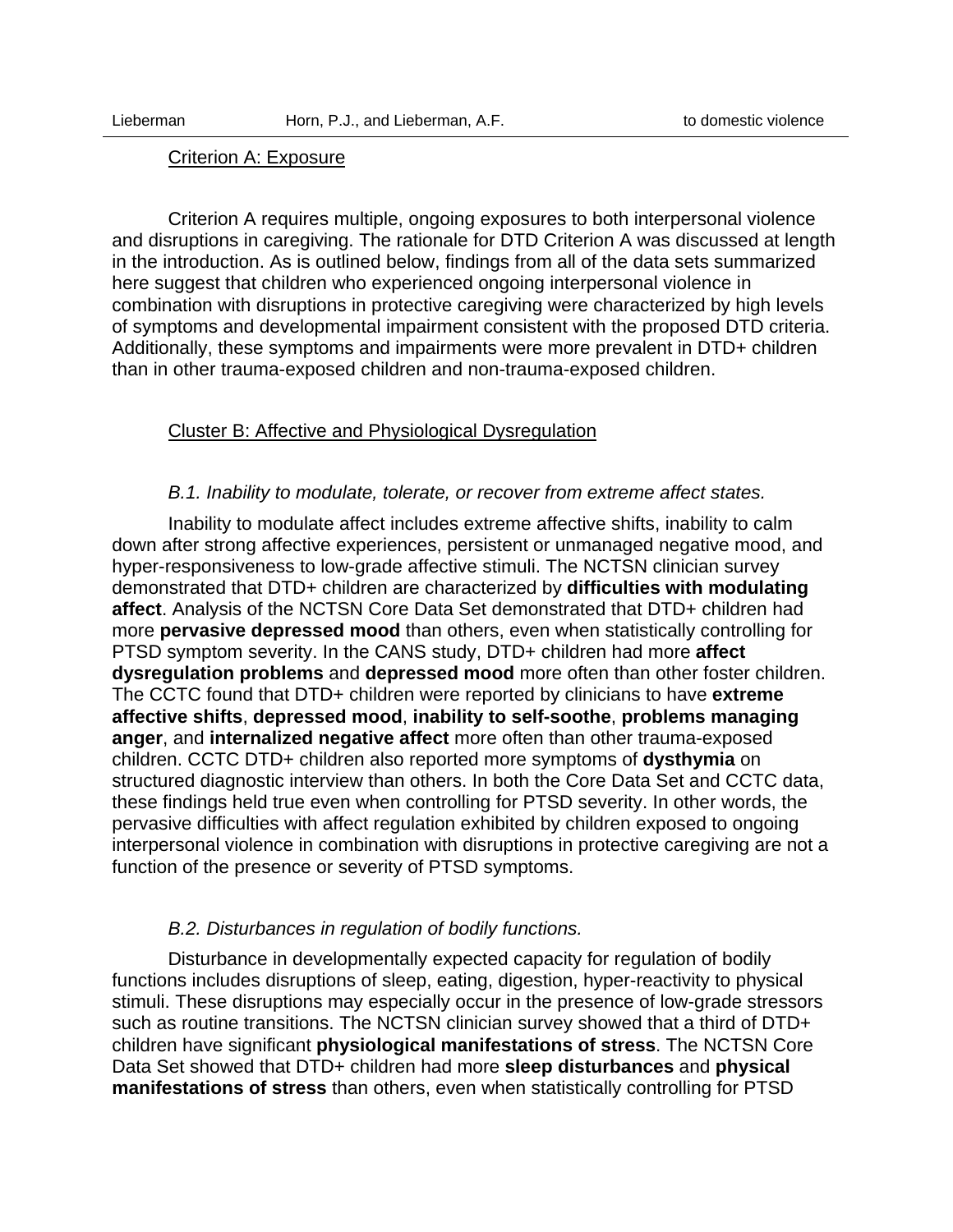symptom severity. The CCTC data show that 73% of DTD+ children had **sleep difficulties**. Richardson et al. (2008) reported that DTD+ children were characterized by **oversensitivity to touch and sounds**, and that over half had delays in numerous developmental domains, including fine motor development.

The published literature on chronic abuse consistently documents significant disturbances of physiological self-regulation in the areas of **sleep** (Egger, Costello, Erkanli, & Angold, 1999; Glod, Teicher, Hartman, & Harakal, 1997; Noll, Trickett, Susman, & Putnam, 2006) **oversensitivity to touch and sounds** (Wells, McCann, Adams, & Voris, 1995), and **disorganization during transitions** (Alessandri, 1991)

### *B.3. Diminished awareness/dissociation of sensations, emotions and bodily states*

Diminished awareness or dissociation of emotion, sensation and bodily states is manifested as depersonalization, lack of awareness of the external environment, discontinuity in affective states, affective numbing, physical analgesia, and difficulty knowing emotions. The CANS Dataset showed that DTD+ children had problems with **dissociation** five times as often as other foster children. The NCTSN Survey found that a quarter of DTD+ children have **dissociative affect**. In the NCTSN Core Data Set DTD+ children had more problems with **dissociation** others, even when statistically controlling for PTSD symptom severity. The CCTC data demonstrated that a significant proportion of DTD+ children were characterized by **dissociation of painful/negative affect**. CCTC DTD+ children significantly differed from other trauma-exposed children with respect to **affective shifts**, **difficulty knowing/describing emotions, depersonalization**, and **shifts in awareness of the environment**. Significant group differences were also found in the CCTC sample in scores on the **Child Dissociative Checklist** (Putnam, 1993) and in the frequency of **clinical dissociation**. These data indicate that children exposed to DTD criterion A Traumatic Stressors experience a diminished awareness of sensation, emotion and bodily states above and beyond what is experienced by non-DTD criterion A-exposed children. Other research has documented **diminished awareness** (Camras, Grow, & Ribordy, 1983; Tsuboi & Lee, 2007; Brown, Houck, Hadley, & Lescano, 2005; Macfie, Cicchetti, & Toth, 2001; Tsuboi & Lee, 2007; Camras et al., 1983; Brown et al., 2005; Goldsmith & Freyd, 2005; Macfie et al., 2001).

#### *B.4. Impaired capacity to describe emotions or bodily states*

An impaired capacity to describe emotions or bodily states may manifest as difficulties in emotion labeling, difficulties describing internal states, and difficulties communicating needs such as hunger or elimination. DTD+ children in the CCTC Study were reported to have **difficulty labeling and expressing emotions**, and **difficulty communicating wishes and desires, and difficulty knowing and describing internal states** more often than other trauma-exposed children. These findings are consistent with those previously reported in the literature (Sayar, Kose, Grabe, & Topbas, 2005; Zhu, Li, & Liang, 2006).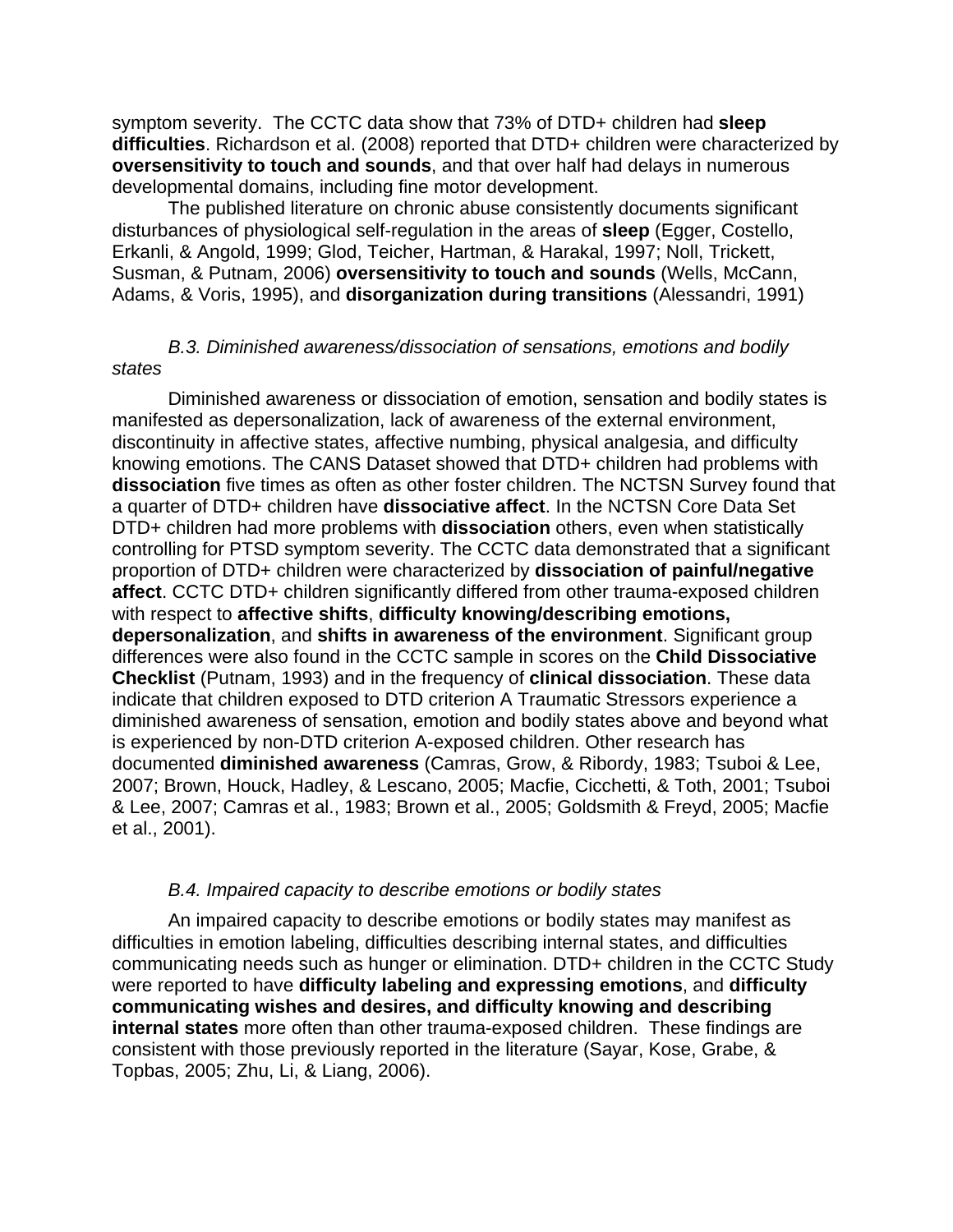### C. Attentional and Behavioral Dysregulation.

## *C.1. Preoccupation with threat, or impaired capacity to perceive threat, including misreading of safety and danger cues*

Criterion C.1. has been documented as attention biases disproportionately towards or away from threat. This item may manifest as difficulties with perception of safety versus threat, or absorption with threat detection. Data from the NCTSN clinician survey demonstrate that a fifth of DTD+ children have **persistent social fears**. DTD+ children from the CCTC Dataset were more frequently reported to have difficulties with **misperception of social context**, **narrowed focus of attention** (e.g., increased focus on threat), and **shifts in awareness of the environment** (e.g., in response to threat) than other trauma-exposed children. These findings are consistent with published data (Pine et al., 2005; Pollak & Tolley-Schell, 2003).

## *C.2. Impaired capacity for self-protection, including extreme risk-taking or thrillseeking.*

Criterion C.2. has been documented in risk-taking behavior such firesetting, sexual risk-taking, or pursuit of activities which pose developmentally inappropriate degree of risk. This criterion also incorporates misperception of risk. Data from the CANS dataset demonstrated that DTD+ children had **impulse control** problems, problems with **judgment**, and **firesetting** twice as often as other foster children. The NCTSN Survey found that a majority of DTD+ children had **difficulties with regulating impulses to maintain safety** and difficulties with **risk-taking**. The CCTC data documented that DTD+ children were reported to have **difficulty understanding rules**, **difficulties with anticipating consequences**, **difficulties with abilities to plan and anticipate**, **sexualized behavior**, and **over- or under-estimation of risk** more often than other trauma-exposed children. These findings are consistent with published data (Bergen, Martin, Richardson, Allison, & Roeger, 2003; Brown et al., 2005).

# *C.3. Maladaptive attempts at self-soothing.*

Criterion C.3. has been documented as chronic masturbation, rocking, self-harm, or other repetitive self-stimulating behaviors. Data from the NCTSN Core Data Set demonstrate that DTD+ children and adolescents had more **substance abuse** problems than others, even when statistically controlling for PTSD symptom severity. Other studies have documented that substance abuse often occurs as a maladaptive self-soothing behavior (Dorard, Berthoz, Phan, Corcos, & Bungener, 2008). CCTC data provide some indication to the extent of maladaptive self-soothing behaviors. DTD+ children were reported by clinicians to exhibit **sexualized behaviors** and **inability to self-soothe** more than other trauma-exposed children. CCTC DTD+ children also had significantly higher scores on the **Child Sexual Behavior Inventory** (Friedrich, 1997) than other trauma-exposed children even though there were no differences in the frequency of exposure to sexual abuse between DTD+ and DTD- children. Ford et al. (under review) demonstrated that children exposed to abuse were more likely than children exposed to other traumas to have difficulties with **substance use**. In a Juvenile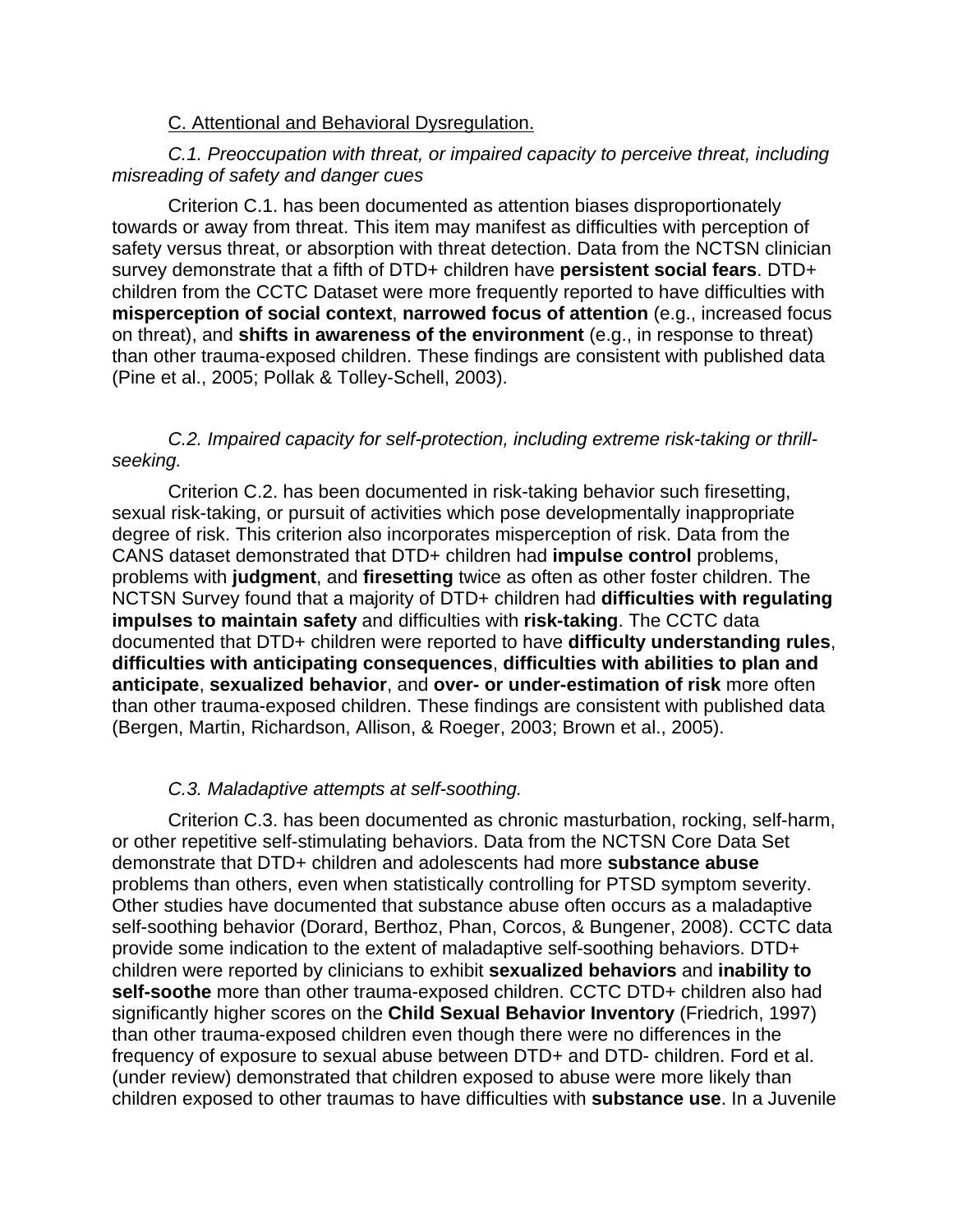Justice sample, Ford et al. also demonstrated that DTD+ children were more likely to have **substance use** problems and **suicide risk** even when controlling for symptoms of PTSD, depression, and anxiety.

# *C.4. Habitual or reactive self-harm.*

Habitual or reactive self-harm may include cutting, hitting onself, picking one's skin, head banging, burning oneself or other obviously harmful behaviors. The CANS Study found that children exposed to DTD Criterion A Traumatic stressors had **selfmutilation** problems three times as often as other trauma-exposed foster children, and eight times as often as foster children with no trauma exposure. Although self-injury was not highly prevalent in the CCTC sample (which does not include children who are a danger to self or others), DTD+ children were nearly four times more likely than other trauma-exposed children to exhibit **self-injurious behavior**. Ford et al. reported that in a Juvenile Justice sample, DTD+ children and adolescents had higher levels of **suicide risk** than others.

# *C.5. Inability to initiate or sustain goal-directed behavior.*

An inability to sustain goal-directed behavior may include a lack of curiosity, difficulties with planning or completing tasks, or avolition. Nearly half of CCTC DTD+ children were exhibited problems with age-appropriate **capacity to focus on and complete tasks** and 40% were reported to have problems with age-appropriate **capacity to plan and anticipate**. CCTC DTD+ children were more than twice as likely as other trauma-exposed children to have impairments in their **ability to organize behavior to achieve rewards in the environment.** Other studies report similar findings (Ayoub et al., 2006; Nolin & Ethier, 2007;Smith & Walden, 1999)

# D. Self and Relational Dysregulation

## *D.1. Intense preoccupation with safety of the caregiver or loved ones, or difficulty tolerating reunion with them after separation.*

Criterion D.1. refers to attachment difficulties which are experienced by a significant number of children exposed to ongoing interpersonal violence and disruptions of protective caregiving. The NCTSN Survey found that a quarter of DTD+ children had difficulties with **intense preoccupation with caregivers**, **difficulties separating from caregivers**, or other **attachment problems**. Data from the NCTSN Core Data Set demonstrate that DTD+ children had more difficulties with **separation anxiety** and more **attachment problems** than others, even when statistically controlling for PTSD symptom severity. In the CANS Study, DTD+ children had **attachment problems** twice as often as other foster children. Similar findings are reported in the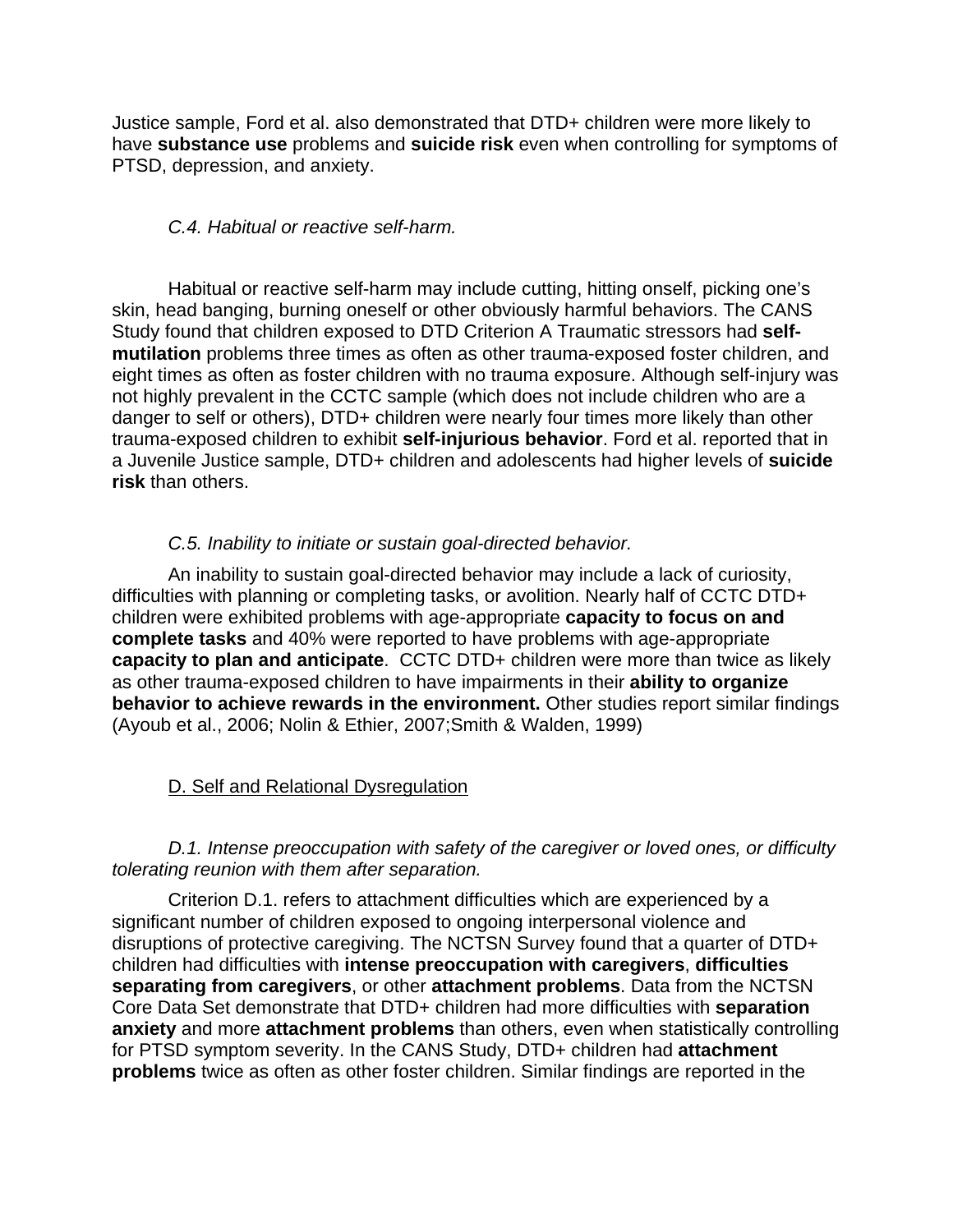literature on attachment and maltreatment (Baer & Martinez, 2006; Finzi, Cohen, Sapir, & Weizman, 2000; Finzi, Ram, Har-Even, Shnit, & Weizman, 2001).

*D.2. Persistent negative sense of self, including self-loathing, helplessness, worthlessness, ineffectiveness, or defectiveness.* 

The NCTSN clinician survey found that a majority of DTD+ children have **negative self-image**. CCTC data document the incidence of criterion D.2. in DTD+ children. **Low feelings of self-esteem, self-confidence or self-worth** was the third most frequently reported symptom among DTD+ children as compared to the 20<sup>th</sup> ranked symptom in DTD- children. DTD+ children were also reported more often than other trauma-exposed children to exhibit **distorted cognitions of self, including negative self-image and appraisal** and **feelings of guilt or shame**, and **feeling damaged or defective**. Other published data report similar findings (Finzi, Ram, Shnit et al., 2001; Toth, Cicchetti, & Kim, 2002).

### *D.3. Extreme and persistent distrust, defiance or lack of reciprocal behavior in close relationships with adults or peers.*

D.3. refers to distrust of others, oppositional behavior, and expectancies of victimization by others. The NCTSN Survey found that a quarter of DTD+ children exhibit **oppositional behavior**. Contrary to expectations, data from the NCTSN Core Data Set demonstrate that DTD+ children did not have more oppositional behaviors than others, whether or not statistically controlling for PTSD symptom severity. However, **behavior problems at home** were significantly elevated in DTD+ children as compared to others, even when controlling for PTSD symptoms. It is of note that many children are referred to Network sites because of behavior problems, not trauma exposure, and a failure to find a difference may represent sample characteristics not inherent to DTD. Nonetheless, oppositional behaviors and behavior problems at home were elevated in both groups. DTD+ children in the CCTC Dataset are characterized by **distrust of others** and DTD+ children experience this symptom twice as frequently as other trauma-exposed children. CCTC DTD+ children were also more likely than others to have **difficulty understanding and complying with rules**, and had higher Child Behavior Checklist **Externalizing** scores. Published data are consistent with these findings (Finzi, Ram, Har-Even et al., 2001; Lumley & Harkness, 2007; Ward & Haskett, 2008).

*D.4. Reactive physical or verbal aggression toward peers, caregivers or other adults.* 

D.4. refers to aggression which is reactive (i.e., impulsive or dysregulated) as opposed to instrumental (i.e., intentionally coercive or manipulative). The NCTSN Survey found that almost half of DTD+ children have **aggressive behavior** problems. Data from the CANS dataset demonstrated that DTD+ children had **aggressive**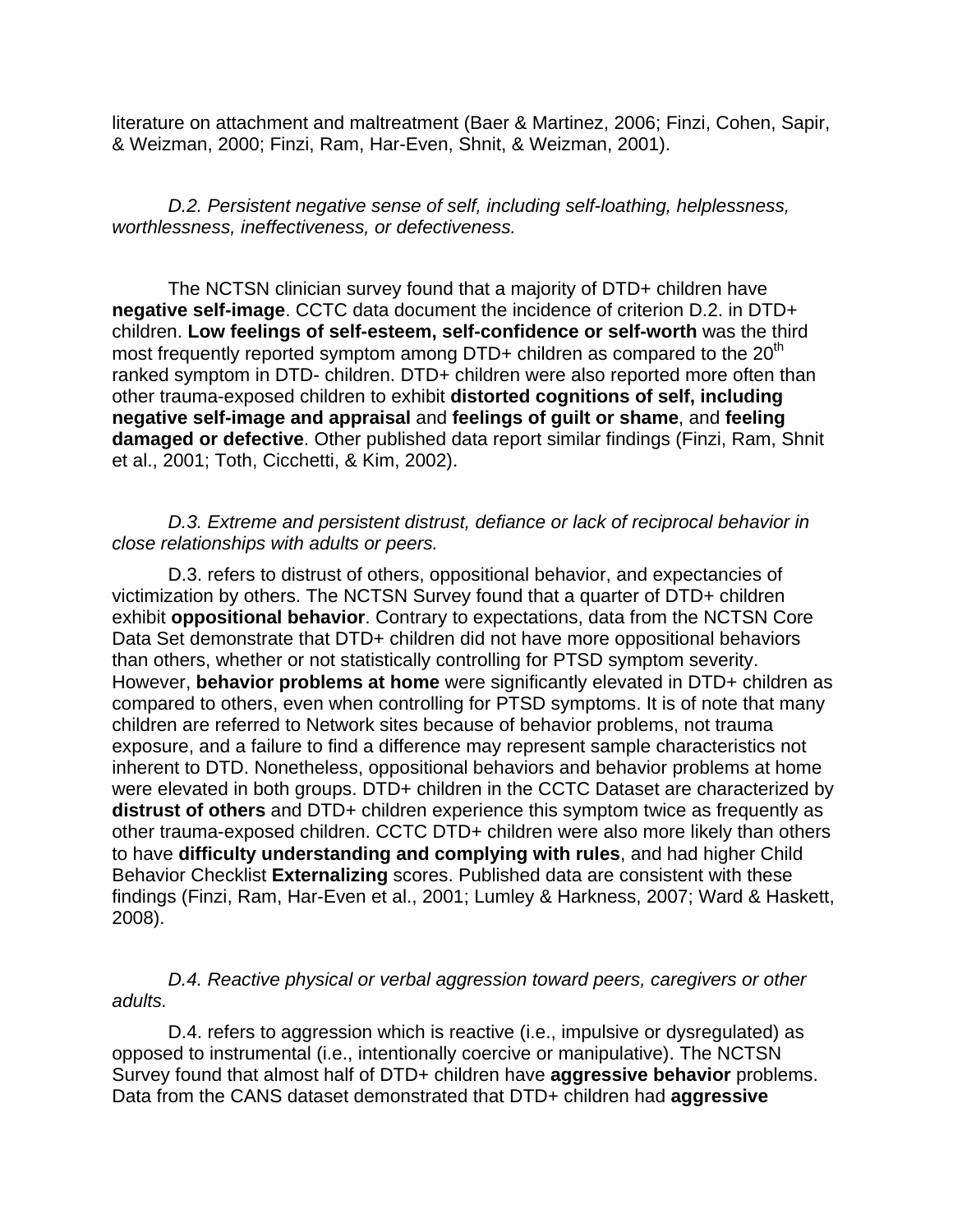**behavior** problems three times as often as their peers. In the CCTC study, DTD+ children had higher CBCL **Externalizing** scores and were reported to have **volatile interpersonal relationships** significantly more than other trauma-exposed children. In a sample of repeat juvenile offenders, Silvern et al. (2008) found that DTD+ adolescents had more reactive versus instrumental aggression than other juvenile offenders. Published data are consistent with these findings (Graham-Bermann & Levendosky, 1997; Shields & Cicchetti, 1998).

#### *D.5. Inappropriate attempts to get intimate contact or excessive reliance on peers or adults for safety and reassurance.*

Criterion D.5. refers to inappropriate boundaries often displayed in children exposed to DTD Criterion A traumatic stressors. This may include sexualized behavior, inappropriate physical boundaries, or excessive self-disclosure. The NCTSN Survey found that a quarter of DTD+ children have **sexual behavior problems**. Data from the NCTSN Core Data Set demonstrate that DTD+ children had more **inappropriate sexual behaviors** than others, even when statistically controlling for PTSD symptom severity. DTD+ children in the CCTC study had significantly more **interpersonal boundary issues** and **sexualized behavior** than other trauma-exposed children, and scored higher on the **Child Sexual Behavior Inventory**. These findings are consistent with published literature (Merrick, Litrownik, Everson, & Cox, 2008; Tarren-Sweeney, 2008).

*D.6. Impaired capacity to regulate empathic arousal as evidenced by lack of empathy for, or intolerance of, expressions of distress of others, or excessive responsiveness to the distress of others.* 

Item D.6 refers to an inability to appropriately gauge perspective in social situations, such that one either is excessively responsive to others' emotions, or unable to feel empathy. DTD+ children in the CCTC study had significantly greater feelings of **detachment or estrangement from others**, **difficulties with perspective taking**, and **difficulty attuning to others' emotional states** than other trauma-exposed children. Published data are consistent with these findings (Pears & Fisher, 2005; Pollak & Tolley-Schell, 2003).

## E. PTSD symptoms.

In acknowledging that psychiatric diagnosis is moving towards dimensional diagnosis, and in acknowledgment of the fact that many children who experience DTD Criterion A stressors have PTSD symptoms, some symptoms of PTSD are necessary to meet criteria for DTD. According to the NCTSN Core Data Set, half of children who met DTD criterion A also met criteria for PTSD. In the CCTC study, 69% of DTD+ children met criteria for PTSD; however, the presence of PTSD symptoms is a typical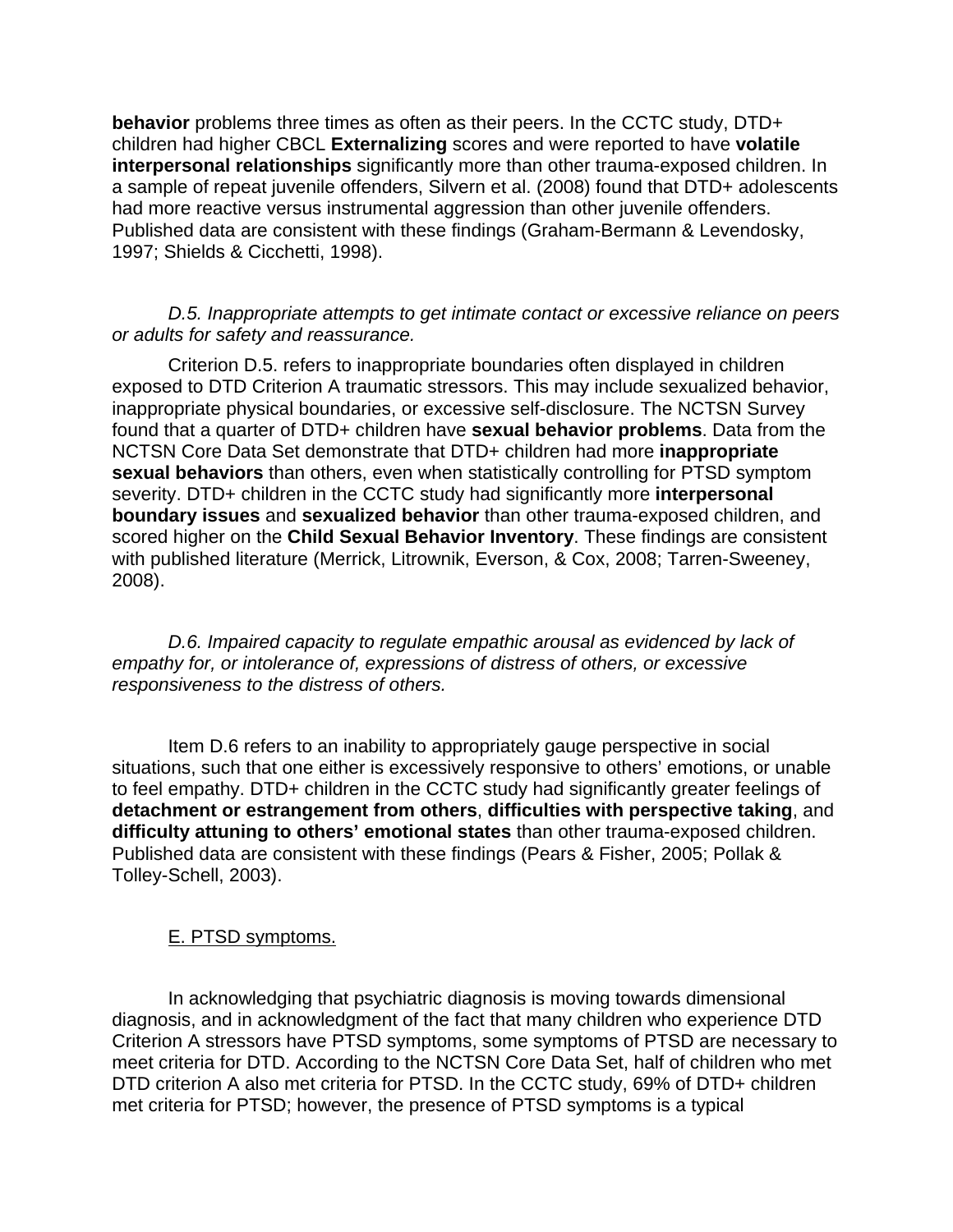prerequisite for treatment at the CCTC and DTD+ and DTD- children in the CCTC sample did not differ in PTSD diagnosis or severity. In the CANS study, one third of DTD+ children had some PTSD symptoms. Although the CANS does not assess for PTSD diagnosis, only 5.5% of children with trauma-related difficulties were reported to have both re-experiencing and avoidance.

# F. Functional Impairment.

Given the number of domains of impairment impacted by DTD, significant functional impairment is expected. Significant functional impairments have been found in the NCTSN Core Data Set and in the CANS data with respect to criminal involvement, job difficulties, family difficulties, health problems, school disruptions, and home behavior problems. Other published data have reported on peer difficulties. Ford, O'Connor and Hawke (in press) demonstrated that in a group children admitted for inpatient psychiatry services, children whose exposure profiles met criteria for DTD were distinguished from other children based upon their behavioral problems and lower body mass, indicating that DTD Criterion A exposure results in functional impairment in behavior and health.

# **Validity and Reliability**

Validity and reliability of DTD criteria have been established in a variety of ways to be discussed below.

## Rational for the diagnosis based upon the DSM-V-specified validators

1) Does the entity fulfill the definition of a mental disorder as specified in DSM-IV (or developed for DSM-V)?

Developmental Trauma Disorder (DTD) describes a clinically significant behavioral or psychological syndrome or pattern that occurs in an individual and that is associated with present distress and functional impairment in one or more important areas. The syndrome is not be merely an expectable and culturally sanctioned response to a particular event, but instead is a set of alterations in psychobiological responses and capacities that are not normative in any culture or society or for child development. DTD does not reflect problems in behavior that are defined as deviant socially or politically, although it may include behavioral manifestations that lead to legal problems or social stigma.

2) Does the disorder appear to have diagnostic validity when the DSM-V Spectrum Study Group's validators are applied?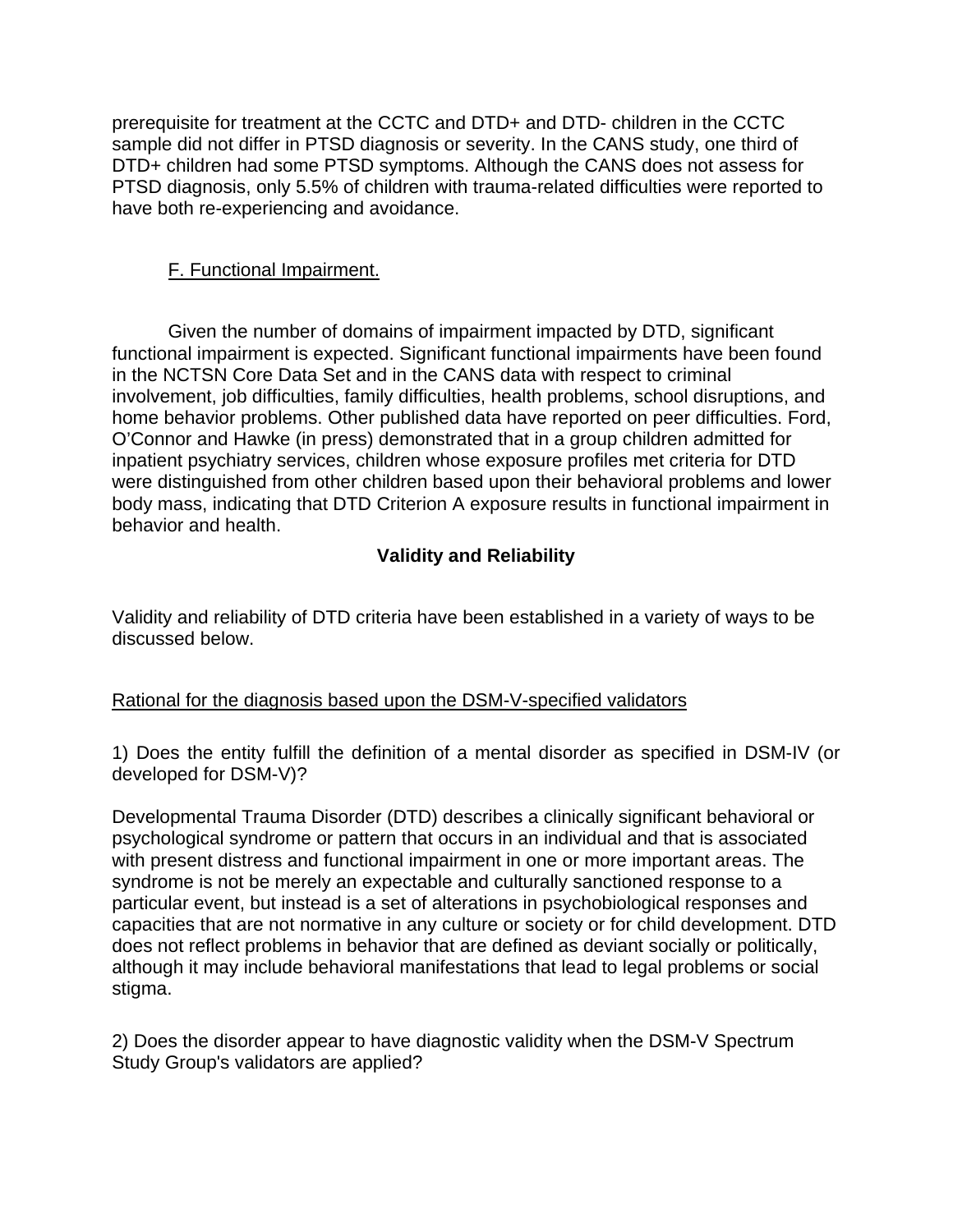**Neural substrates**: specific neural substrates for DTD have not been established because the syndrome *per se* has not been studied experimentally, clinically or epidemiologically. However, physiological, neurobiological, and neuroimaging studies have identified distinct abnormalities in brain structure and function and physiological and neurobiological responses to stress among children who have experienced traumatic stressors or neglect consistent with the A1/A2 DTD criteria. Ito (1993) found that abused children had left hemisphere EEG abnormalities in anterior, temporal and parietal areas. Ito et al. (1998) found that abused children had increased left hemisphere coherence compared to controls. Taylor (2006) found that children who experienced harsh or cold parenting showed decreased amygdala activation during an emotion observation task and a strong relationship between amygdala activation and right ventrolateral prefrontical cortical areas during an emotion labeling task, which indicates poor inhibition of the amygdala. Curtis and Cicchetti (2007) found that maltreated children categorized as nonresilient had decreased left hemisphere activation when compared to resilient maltreated children, and decreased left parietal activity compared to nonmaltreated children. EEG asymmetries were associated with observed emotion regulation.

Similarly, neuroendocrine changes have been documented in the aftermath of childhood interpersonal trauma. Bevans et al. (2008) found that exposure to childhood trauma was related to alterations in diurnal cortisol variation. Young children who experienced abuse had lower cortisol than their non-abused peers (King et al, 2001; Linares et al., 2008).

Several studies have examined the relationship symptoms to biological changes in maltreated children. Murray-Close et al. (2008) found that maltreated experiences moderated a relationship between bluted cortisol diurnation and aggression in children. Cicchetti and Rogosch (2007) found that lower morning cortisol was related to decreased resilience and increased affect dysregulation in maltreated children. Hart, Gunnar and Cicchetti (1995) found that maltreated children had blunted cortisol reactivity, which was in turn related to lower social competency. Cicchetti and Rogosch (2001) found that maltreated children with internalizing problems and co-existing internalizing and externalizing problems had elevated cortisol compared to nonmaltreated children.

**Familiality**: Evidence of intergenerational transmission of risk for symptoms and functional impairment consistent with DTD has been established in preclinical and clinical studies. (Bevan & Higgins, 2002, Yehuda, Halligan & Grossman, 201, Teicher etal., 2006, Tajima, 2002)

**Genetic risk factors**: No genetic studies of DTD have been conducted. However, studies showing evidence of potential gene by environment interactions involving children exposed to maltreatment have identified candidate genes and relationships suggestive of a genetic risk for maltreatment-related symptoms consistent with DTD (Bradley et al., 2008, Cicchetti et al. 2007, Gibb et al, 2006, Savitz et al., 2007).

**Specific environmental risk factors**: The types of chronic interpersonal traumatic stressors specified as DTD Criterion A have been demonstrated to constitute environmental risks for the symptoms/impairments described by DTD, and to account for variance in those symptoms/impairments beyond that which can be attributed to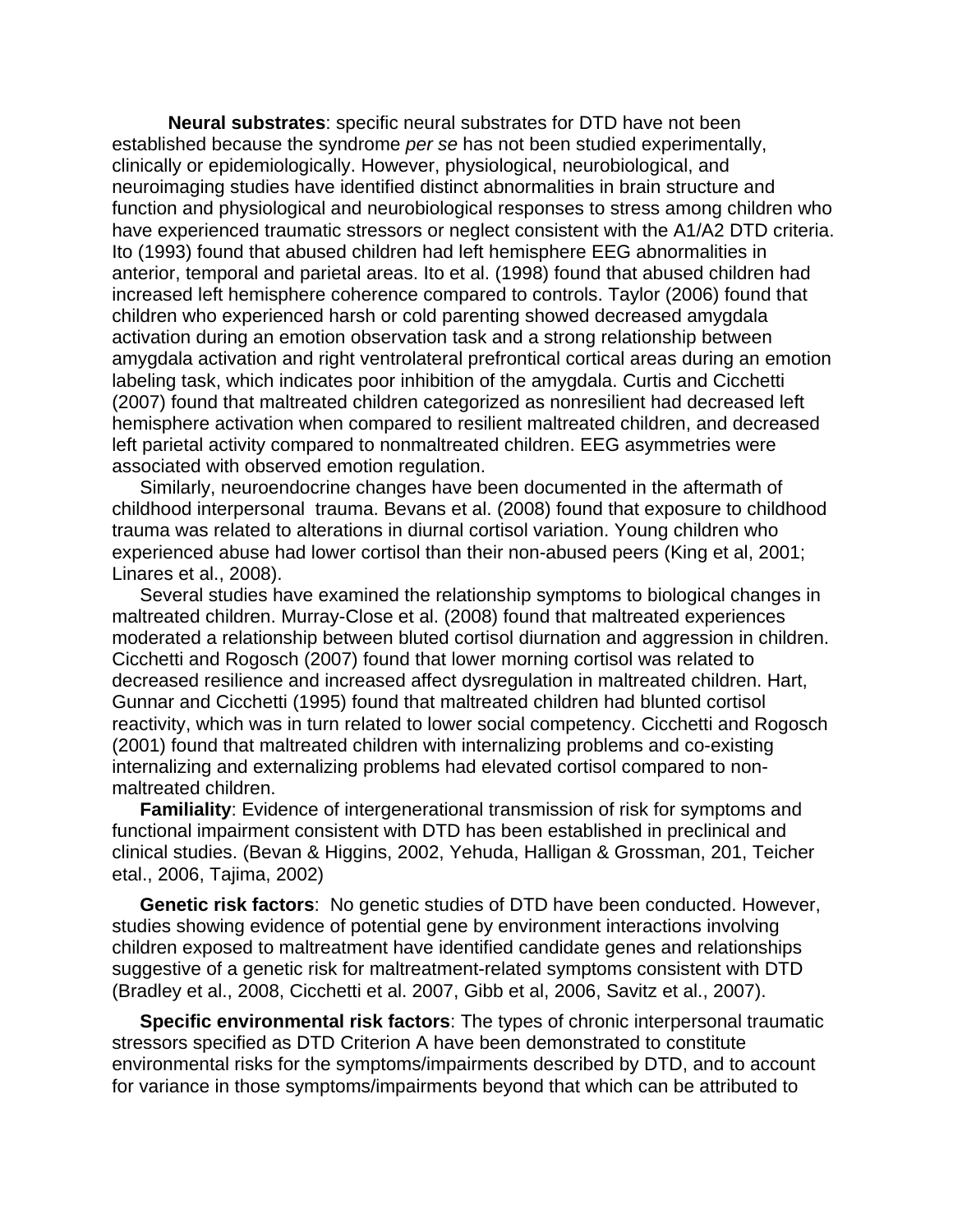existing DSM-IV diagnoses including PTSD and several internalizing and externalizing disorders.

**Biomarkers**: No direct biomarker studies of DTD have been done. However, studies of children (and adults) who were exposed to maltreatment, family violence, and other traumatic stressors consistent with DTD Criterion A or to significant absence or disruption of protective caregiving in childhood have demonstrated distinct pathophysiological alterations linked to stress hormones, neuropeptides, neurotransmitters, neural receptors, and immune system markers (e.g., King et al, 2001, Carrion et al.2001, Carpenter et al.2007, Hart et al, 1996, Lipschitz et al, 2002, Ito et al, 1993).

**Temperamental antecedents:** Temperament has not been investigated specifically in relationship to DTD, but studies of children (or adults) who were exposed to maltreatment or family violence have identified temperamental risk factors for the development of symptoms and impairments consistent with DTD (e.g., inhibition, anxiety proneness, social avoidance).

**Symptom similarity**: DTD symptoms involve a common feature of impaired psychobiological self-regulation that makes them similar despite differences in the specific domains from which they are derived (i.e., the affective, behavioral, relational, and stress response systems).

**Abnormality of cognitive or emotional processing**: DTD specifically involves abnormal cognitive and emotional processing, although the symptoms are distinct from extant neuropsychological or affective disorders (e.g., Pollak, 2003; Pine et al, 2003, 2005; Camras et al, 1990; Shakman & Pollak, 1999; Kisiel & Lyons, 2001; Porter et al, 2005; Rieder & Cicchetti, 1999; Cromer et al.2006; Ayoub et al., 2006; Anyanwu et al, 2001).

**Course of illness**: The course of DTD-like symptoms and impairments has been shown to be characterized by chronic deterioriation with episodic spikes in severity in childhood and adolescence, as well as persistence in many cases over the lifespan.

**High rates of comorbidity**: children with DTD-like histories and symptoms are commonly observed to have self-regulatory, disruptive behavior, affective, anxiety, dissociative, developmental, and attachment disorders.

**Treatment response**: Children with DTD-like histories and symptoms specifically have been found to be particularly refractory to extant rehabilitative, psychotherapy and pharmacotherapy treatments. For example, a number of modifications of traumafocused cognitive behavior therapy are recommended for children with severe problems with affective and behavioral dysregulation (Cohen, Mannarino, & Deblinger, 2006), and studies are being conducted with children with these problems testing variants of the treatment that do not involve intensive trauma exposure.

3) Is the disorder sufficiently distinct from other disorders to warrant designation as a separate disorder (using these validators)?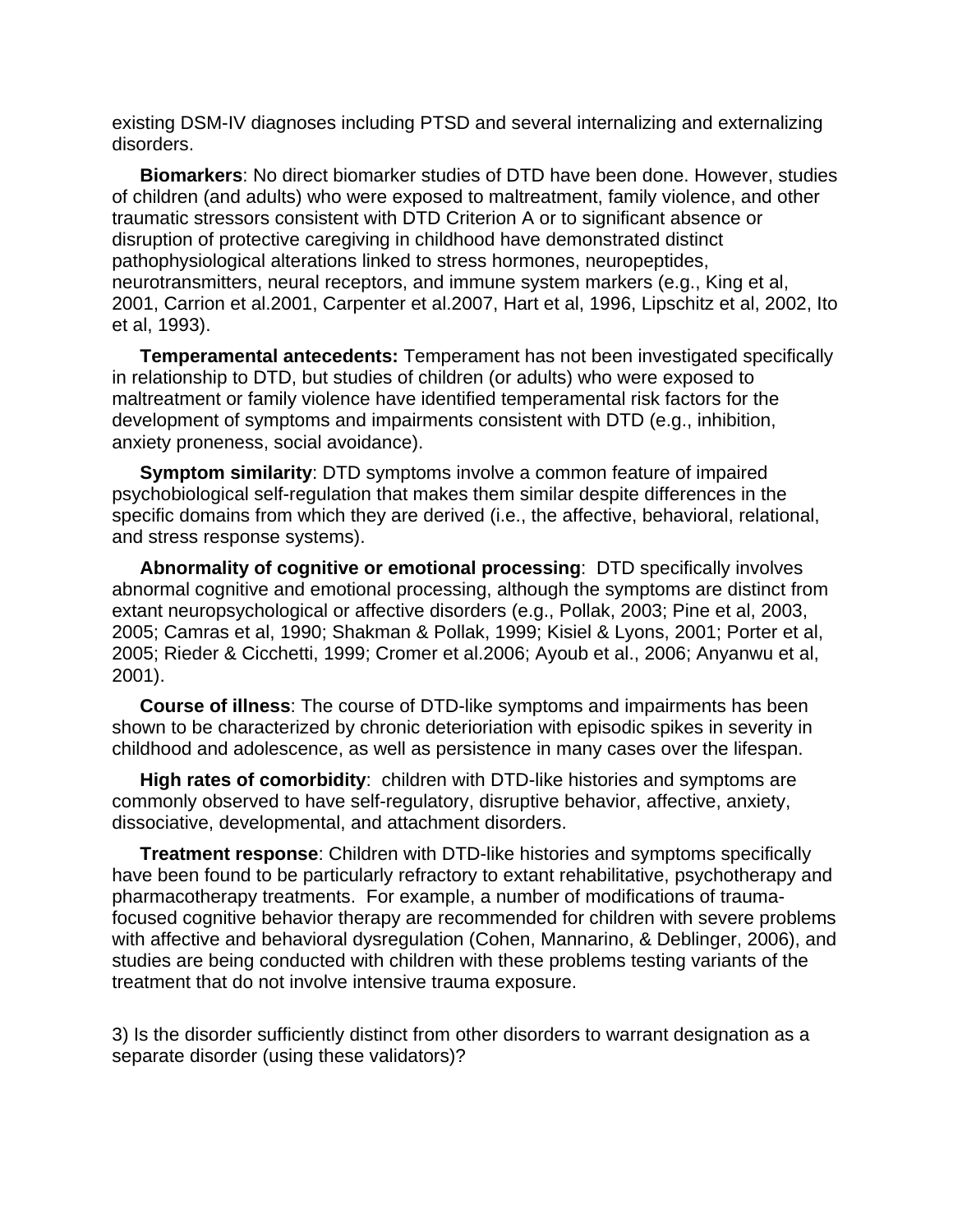Despite likely high levels of comorbidity (which would require a field trial to definitely establish), DTD is descriptively distinct from each likely comorbid psychiatric disorder:

# *Posttraumatic Stress Disorder*

The disorder which shares the most overlap with DTD is PTSD. However points of distinction include: (a) The stressor criterion for DTD includes only a specific subset of PTSD's A1 stressors, i.e., interpersonal violence (including sexual abuse), and DTD requires absence or disruption of protective caregiving which is not included in PTSD; (b) The affect dysregulation criterion in DTD includes extreme states of fear, anger, and emotional numbing similar to PTSD's intrusive re-experiencing, avoidance/numbing, or hyperarousal symptoms, but addresses problems in affect modulation (DTD criterion B1) and awareness (DTD criteria B2, B3) not identified in PTSD and involves a wider range of affect states (e.g., shame); (c) The behavioral dysregulation criterion in DTD includes problems consistent with PTSD's avoidance symptoms and hyperarousal (anger, hypervigilance, and impaired concentration) symptoms, but focuses on problems with self-harm, aggression, risk-taking and inhibited exploration, self-soothing, and inadequate goal directed action that are not specified in PTSD; (d) The relational dysregulation criterion in DTD includes disengagement from relationships consistent with PTSD's avoidance/detachment symptom, and distrust and defiance that may be include PTSD's anger and irritability hyperarousal symptom, but identifies a much wider range of specific problems with trust, reciprocity, empathy, support-seeking, and related self-attributions than does PTSD; (e) The DTD requirement of at least one symptom from each PTSD symptom domain reflects the contribution of posttraumatic stress to the developmental impairments in DTD while not requiring full comorbidity with PTSD in all DTD cases; (f) The DTD duration criterion of six months distinguishes DTD as a chronic condition, in contrast to the potentially more time-limited acute manifestations of PTSD.

## *Depression/Dysthymia*

DTD and depression/dysthymia may overlap with regard to dysphoria, negative selfperceptions, and distrust in relationships. However, depression/dysthymia does not address any other DTD symptom, including problems with affect modulation, behavioral disinhibition and aggression, and self-harm and self-soothing that are specified in DTD.

## *ADHD*

The symptoms of affect dysregulation in DTD, including dissociation of affect and bodily states, are not characteristic of ADHD (Reyes-Perez, Martinez-Taboas, & Ledesma-Amador, 2005). ADHD's attentional problems are generalized while DTD involves attention problems specific to excessive or insufficient attention to threat or separation from secure relationships. ADHD's hyperactivity symptoms also are generalized whereas in DTD on behavioral extremes specifically are related to experiencing and attempting to cope with extremely intense or diminished affect states. Although selfesteem may be impacted in ADHD, poor self-schema, identity development and negative expectations of caregivers are not core features of ADHD as they are with DTD. The increased likelihood of a diagnosis of ADHD among child survivors of interpersonal trauma (Briscoe-Smith & Hinshaw, 2006; Davids & Gastpar, 2005; Endo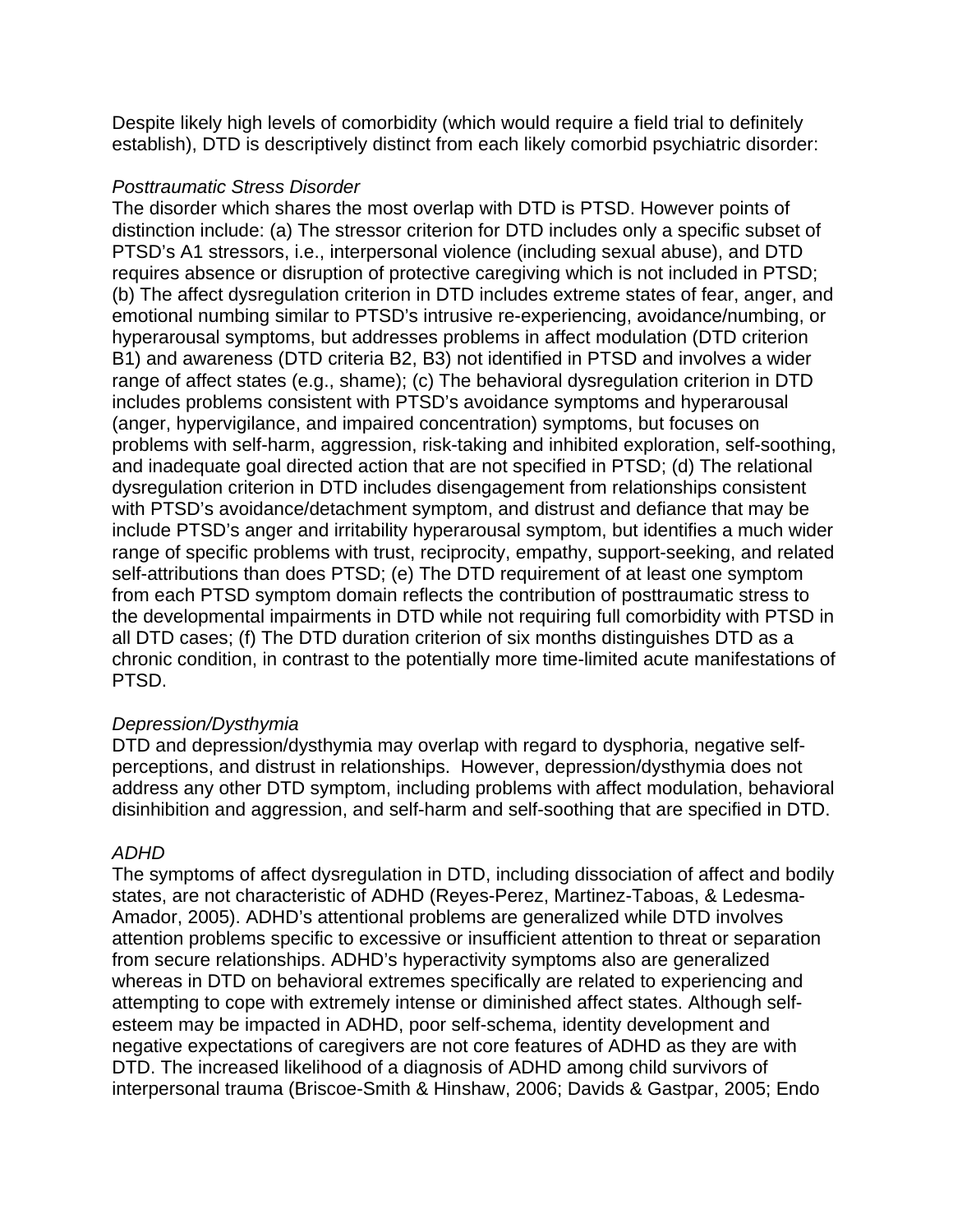et al., 2006; Husain, Allwood, & Bell, 2008; Mulsow et al., 2001; Weinstein et al., 2000) thus may reflect problems with affective, behavioral, and relational self-regulation rather than (or in addition to) ADHD.

# *Oppositional-Defiant Disorder.*

ODD overlaps with the DTD symptoms of temper loss, defiance, and possibly being argumentative and easily annoyed, but the ODD symptoms of blaming, deliberately annoying, and being spiteful and vindictive toward others are not characteristics of DTD. DTD specifically addresses affect and behavioral dysregulation other than that associated with anger or resentment, behavioral problems related to self-harm and withdrawal, and relational dysregulation associated with self-blame, insecurity, and impaired empathy.

# *Reactive Attachment Disorder*

Both reactive attachment disorder (RAD) and DTD arise from severe disruption in protective caregiving. RAD is characterized by patterns of either social inhibition or disinhibition. Social inhibition and withdrawal in RAD may overlap with disengagement and distrust in DTD. Social disinhibition in RAD may overlap with DTD's behavioral (e.g., failure to use caregivers for social referencing in unfamiliar situations) or relational (e.g., excessive or promiscuous attempts to get intimate contact) symptoms. However, RAD differs from DTD in that it does not address: (a) the effects of interpersonal violence, (b) affect dysregulation, (c) behavioral aggression or risk-taking, (d) self-harm and self-soothing, or, (e) persistent negative sense of self.

# *Separation Anxiety Disorder*

Separation anxiety disorder is characterized by attachment insecurity, and may involve altered schemas of trust and protection by others. However, separation anxiety disorder does not address features of DTD including: (a) the effects of interpersonal violence specifically, (b) affect dysregulation except with regard to anxiety, (c) behavioral aggression or risk-taking, (d) self-harm, or, (e) persistent negative sense of self.

# *Bipolar Disorder*

The affect dysregulation, impulsivity, and breaks with reality found in bipolar disorder may overlap with DTD. However, affect dysregulation in DTD is not limited to shifts between mania and dysphoria, and DTD includes dissociated or diminished affect states. While manic states are characterized by grandiosity, DTD is characterized by a sense of the self as damaged or defective. DTD is not characterized by increases in goal-directed behavior or decreased need for sleep (though other sleep disturbance may be present). The impulsivity associated with Bipolar disorder does not share the tension-reduction and threat-based focus of risk-taking in DTD. Bipolar disorder does not address the relational dysregulation of DTD (e.g., impaired trust, empathy, reciprocity, and support-seeking) except as a secondary outcome of dysphoria or mania.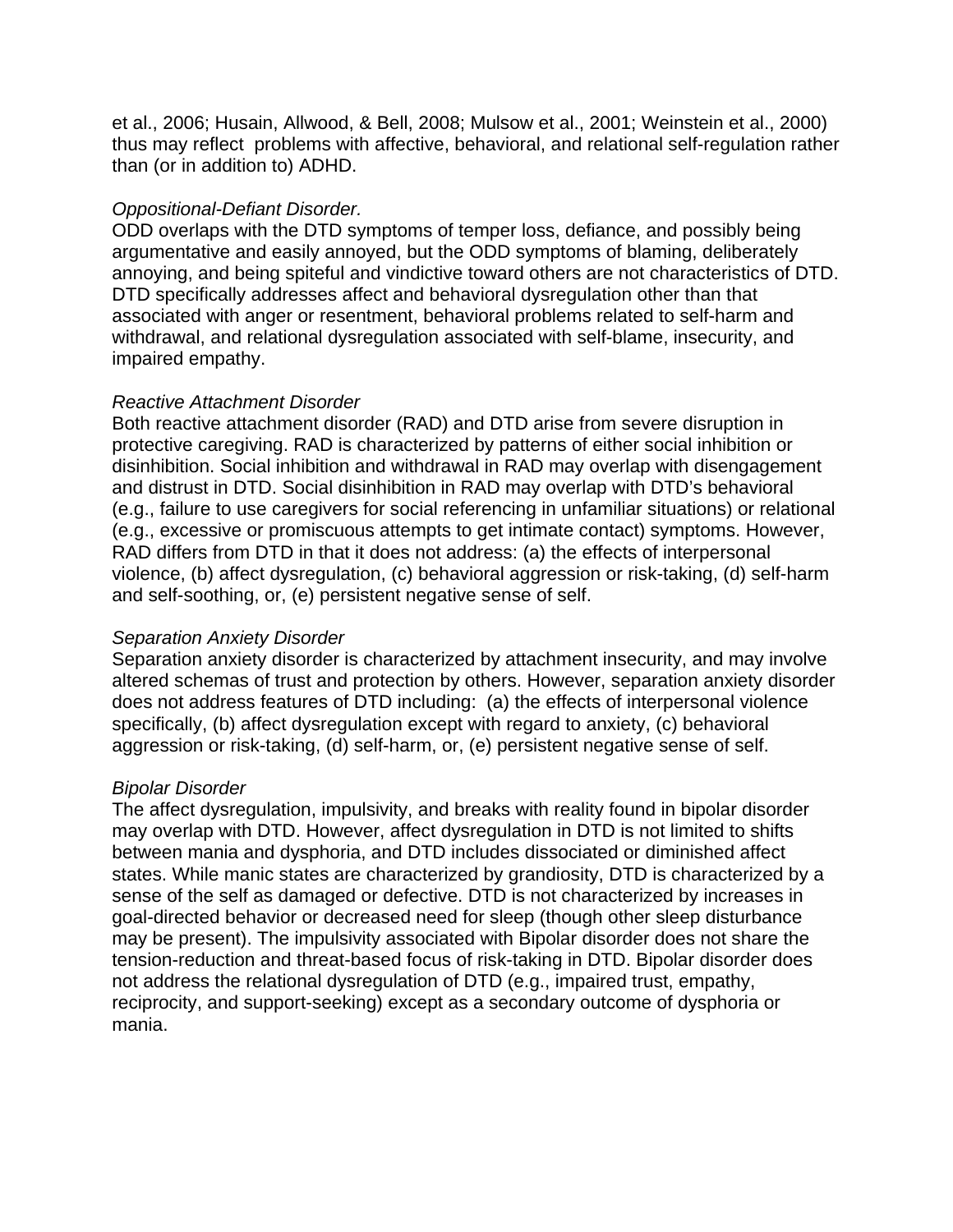### *Dissociative Disorders*

DTD includes specific symptoms of dissociation, but: (a) does not reference the primary dissociative disorder symptoms of depersonalization, derealization, or alter identities; and, (b) is specific only to a lack of awareness of affect or bodily states (DTD criterion B1) and avolition (DTD criterion C5, which does not necessarily require dissociation).

### *Personality Disorders*

When discussing differential diagnosis of personality disorders, the DSM-IV states that "when personality changes emerge and persist after an individual has been exposed to extreme stress, Posttraumatic Stress Disorder should be considered" (p. 688). However, DTD represents more fundamental and chronic changes in the developing personality than PTSD. Though personality disorders include disturbances in affect, behavior, and relationships, personality disorders: (a) presuppose a fully formed personality which is not consistent with ongoing personality development throughout childhood; (b) separate symptoms that are addressed in an integrated manner in DTD into several different disorders involving distrust and suspiciousness (paranoid), affective and relational instability (borderline and narcissistic), social avoidance (schizoid), and disruptive behavior (antisocial) differ from DTD in the presentation of alterations in attention, consciousness and cognition. The strongest empirical relationship between childhood interpersonal trauma and personality disorders in adulthood has been found with borderline and paranoid personality disorders (Golier et al., 2003). Paranoid personality disorder does not address affect or behavioral dysregulation except as secondary to paranoid beliefs, and does not address negative self-perceptions. Borderline personality disorder does not problems with affect awareness, labeling, or dissociation (except indirectly in the form of transient dissociative states), avolition, or disorganized forms of interaction with primary caregivers (except indirectly secondary to abandonment fears and alternate idealization and devaluation). DTD may be found to be a precursor to these or other adult personality disorders if formalized as a childhood diagnosis.

*Quantitative Data on Discriminant Validity*. DTD is distinct from other psychiatric diagnosis. It is of note that DTD criteria, though they may often co-exist with full PTSD criteria, are nonetheless distinct from it and from other psychiatric diagnoses. For example, in the CCTC Dataset, though many children (by nature of the clinic's population) met criteria for PTSD, a distinct subset differed in a set of DTD-specific symptoms and was distinguished based upon DTD Criterion A1 and A2. Symptoms were not uniformly exaggerated in domains outside of those encompassed by DTD; for example, children who met DTD Criterion A did not have hallucinations. Similarly, in the NCTSN Core Data Set, although PTSD symptoms were prevalent, children who met DTD Criterion A did not experience symptoms of Obsessive-Compulsive Disorder, Panic Disorder, or Specific Phobias. In the CCTC Dataset, DTD+ children had experienced significantly (p<.001) more types of traumatic stress (3.36 vs. 2.21) and other adverse experiences (4.85 vs. 1.33) than children in the DTD- group for a combined average of 8.17 vs. 3.51. Notably, 15 of the 17 DSM PTSD symptoms were equally prevalent in the two groups. This is consistent with the findings of the five other measures of PTSD that PTSD prevalence and the number and severity of PTSD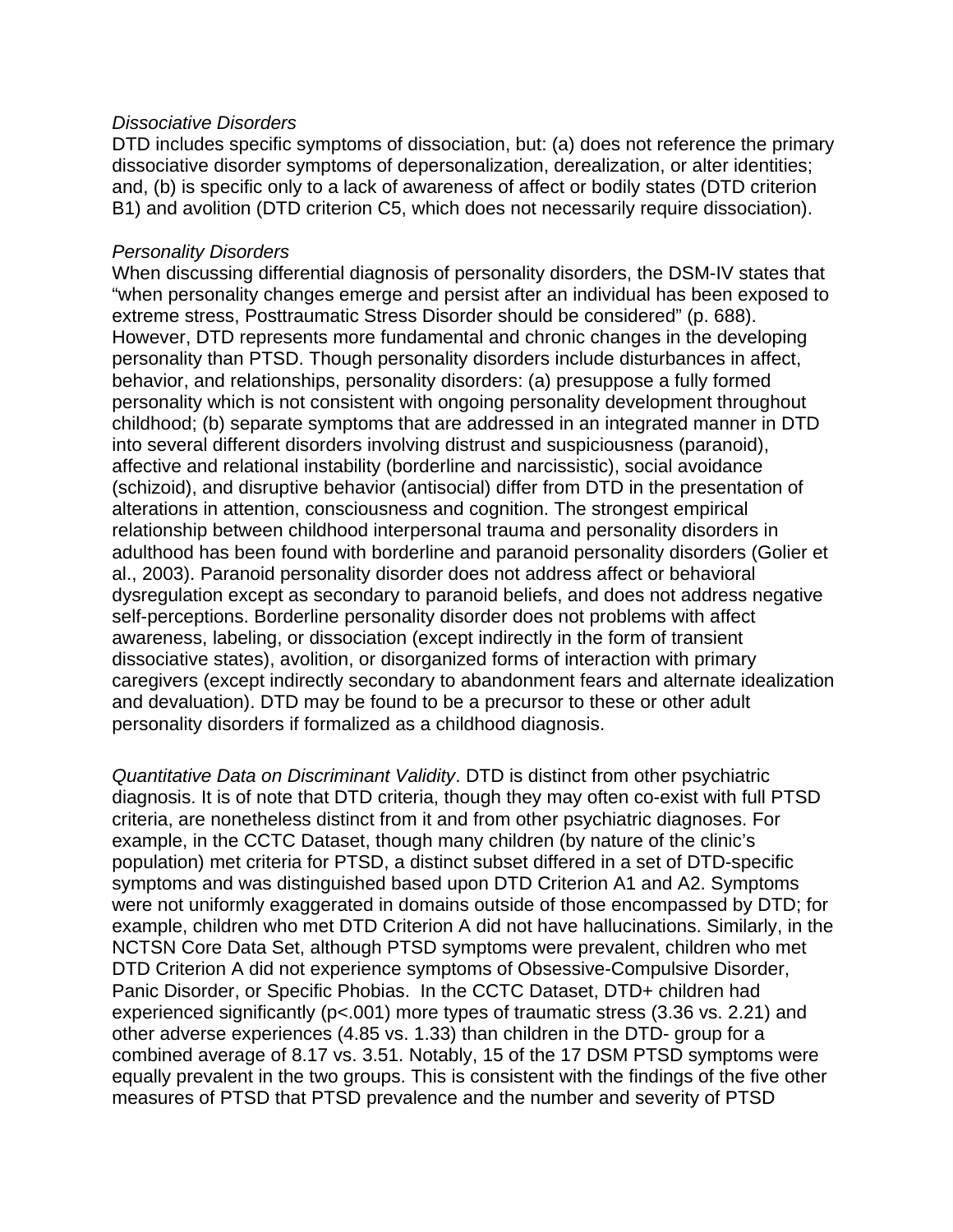symptoms in this sample were unrelated to exposure variables. Similarly, in the NCTSN Core Data Set, DTD Criterion A-exposed children had significantly different symptoms from their peers even when controlling for PTSD symptom severity. Thus, the higher frequencies of these DTD symptom items in the DTD+ exposed children are clearly not due to severity of PTSD symptoms. Nor do they appear to be due to general psychopathology: Ford, O'Connor and Hawke (in press) demonstrate that DTD-Criterion A-exposed children can be distinguished from other children admitted for inpatient psychiatry needs based upon their history of disruptions in caregiving, behavior problems and body mass.

Predictive validity. Though the DTD diagnosis considers functional impairment as part of its diagnostic criteria, it is important to establish that the DTD Criterion A exposure predicts functional impairment. According to the NCTSN Core Data Set, each increase in trauma exposure increases the odds ratio of functional impairment as follows: behavior problems, 12%, skipping school, 15%, suicidality, 13%, and criminality, 28%. Within the NCTSN Core Data Set, 41% of children had academic problems, 37% had school behavior problem,s and 48% had home behavior problems. Among DTD+ children in the CANS data base, 10% had legal problems, 15% had job functioning problems, and 16% had run away from home.

4) Is the entity sufficiently distinct from normal behavior – i.e., is it "clinically significant"?

DTD involves symptoms and impairments that are distinctly different from normal behavioral responses to stressors or to changes in psychobiological development. Children with DTD-like symptoms and impairments have been shown in numerous clinical and community studies to have very substantial functional problems due to symptoms in multiple domains including affect, behavior, and relational dysregulation.

As the diagnosis of DTD is dependent upon concrete historical events, it is necessary to establish that DTD Criterion A predicts the remaining DTD symptoms. As can be seen in Tables 5 and 6, DTD symptoms significantly correlate with DTD Criterion A. According to data from Ghosh Ippen and Lieberman (personal communication), the NCTSN Core Data Set, and Richardson (2009), symptom severity increased linearly with DTD Criterion A exposure. In the CANS database, one type of interpersonal trauma results in 1.54 times as many actionable symptoms as no interpersonal traumas, two types of trauma results in 2.54 times as many symptoms, and 3 types of interpersonal trauma results in 3.9 times as many symptoms.

*Avoiding false positives*. In the conceptualization and preliminary testing of this diagnosis, every attempt was made to avoid criteria which would lead to its inflated application. This effort is particularly evident in the restriction of the diagnosis' application to children who have experienced at least one year of ongoing trauma including both interpersonal violence and disruptions in caregiving. Some data suggests that either interpersonal violence or disruptions in caregiving may be sufficiently pathogenic. Furthermore, one year in the life of a young child may be beyond the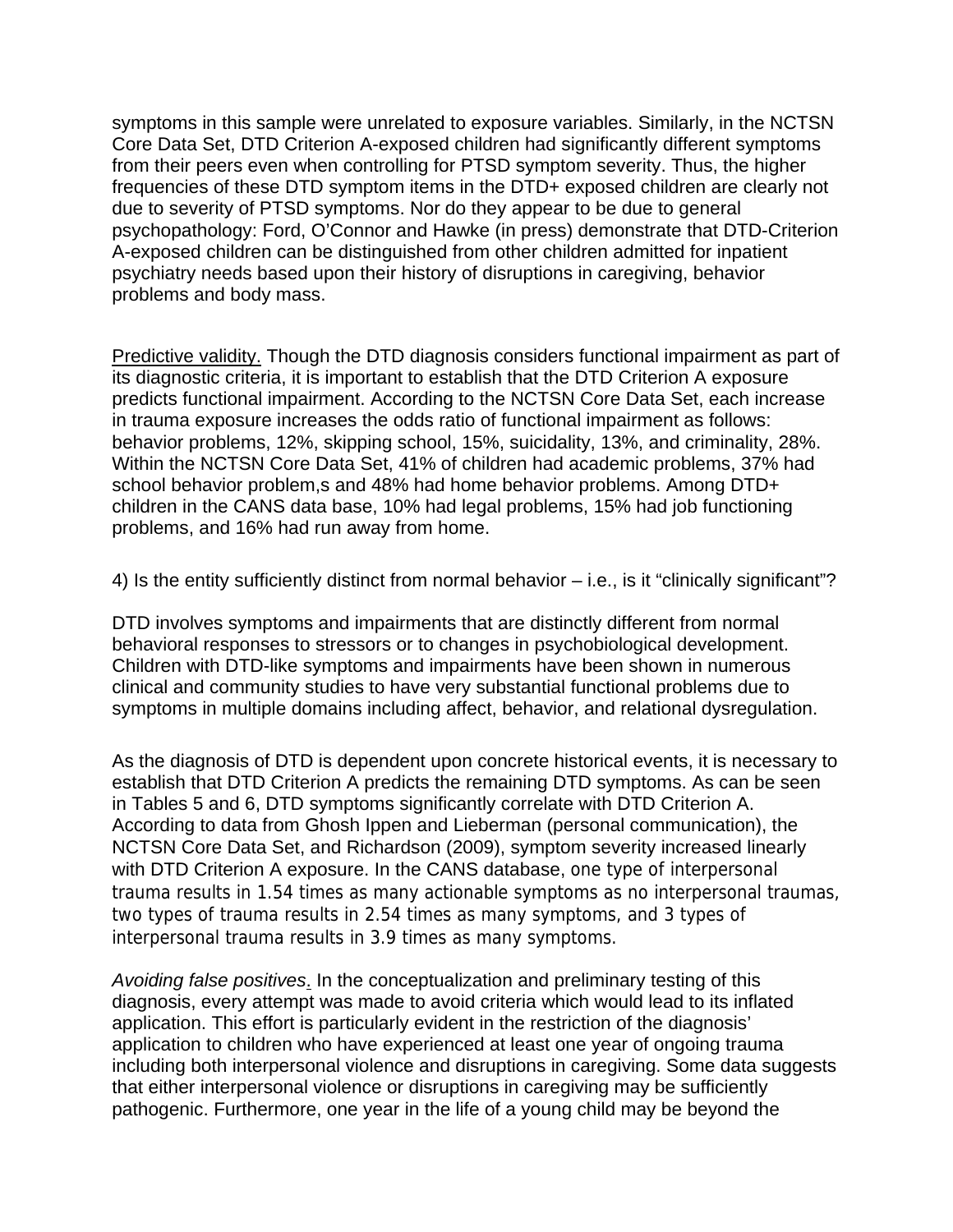necessary time frame for pathogenesis. Therefore, though these criteria are established to reduce false positives, their merits should be subject to a field trial.

5) Does the entity have sufficient clinical utility? Is it clinically useful and important? (For example, does the proposed entity apply to a suffering group of people ho are receiving no diagnosis or an inaccurate diagnosis, which could adversely affect their treatment, course, etc?)

DTD developed as a result of input from clinicians in the National Child Traumatic Stress Network, American Psychiatric Association, American Psychological Association, and other mental health profession's lead organizations, and from advocacy organizations such as the National Alliance for Mental Illness, specifically calling for a diagnosis to describe the phenomenology and impairment of children they treat who have histories of developmentally adverse interpersonal trauma and attachment disruptions and symptoms that are not fully or accurately described by existing diagnoses. These children often were observed to receive multiple diagnoses and multiple treatment agents over long periods of time with refractory (often deteriorating) responses. The proposed DTD criteria are based on extensive clinical data from the NCTSN and input from many clinicians, and have been designed to be thorough but concise and clinically meaningful.

6) Does it have a non-zero prevalence?

The precise prevalence remains to be tested by a field trial. Based on NCTSN field data it is likely that as many as 15-25% of children referred for treatment with trauma histories (and a wide variety of diagnoses) would meet DTD criteria. By way of comparison, a comparable proportion, 24%, of these children were diagnosed with PTSD.

7) Are there specified diagnostic criteria?

Yes, attached.

8) Can these criteria be reliably assessed?

*Reliability.* Data from the CCTC Dataset were used to examine the scale reliability of DTD as a whole, and of each cluster. When all DTD symptoms and all PTSD symptoms were included, scale reliability was Cronbach's alpha = .91. When DTD symptoms were entered without PTSD symptoms, scale reliability was Cronbach's alpha = .95. PTSD symptoms alone had a Cronbach's alpha of .77. Cronbach's alpha for the remaining clusters were as follows: Cluster B = .81, Cluster C = .88, Cluster D = .83. These values represent reliability in the strong to excellent range.

*Convergent Validity.* Although efforts to assess DTD criteria have been coordinated amongst NCTSN affiliates, each investigator has pursued this topic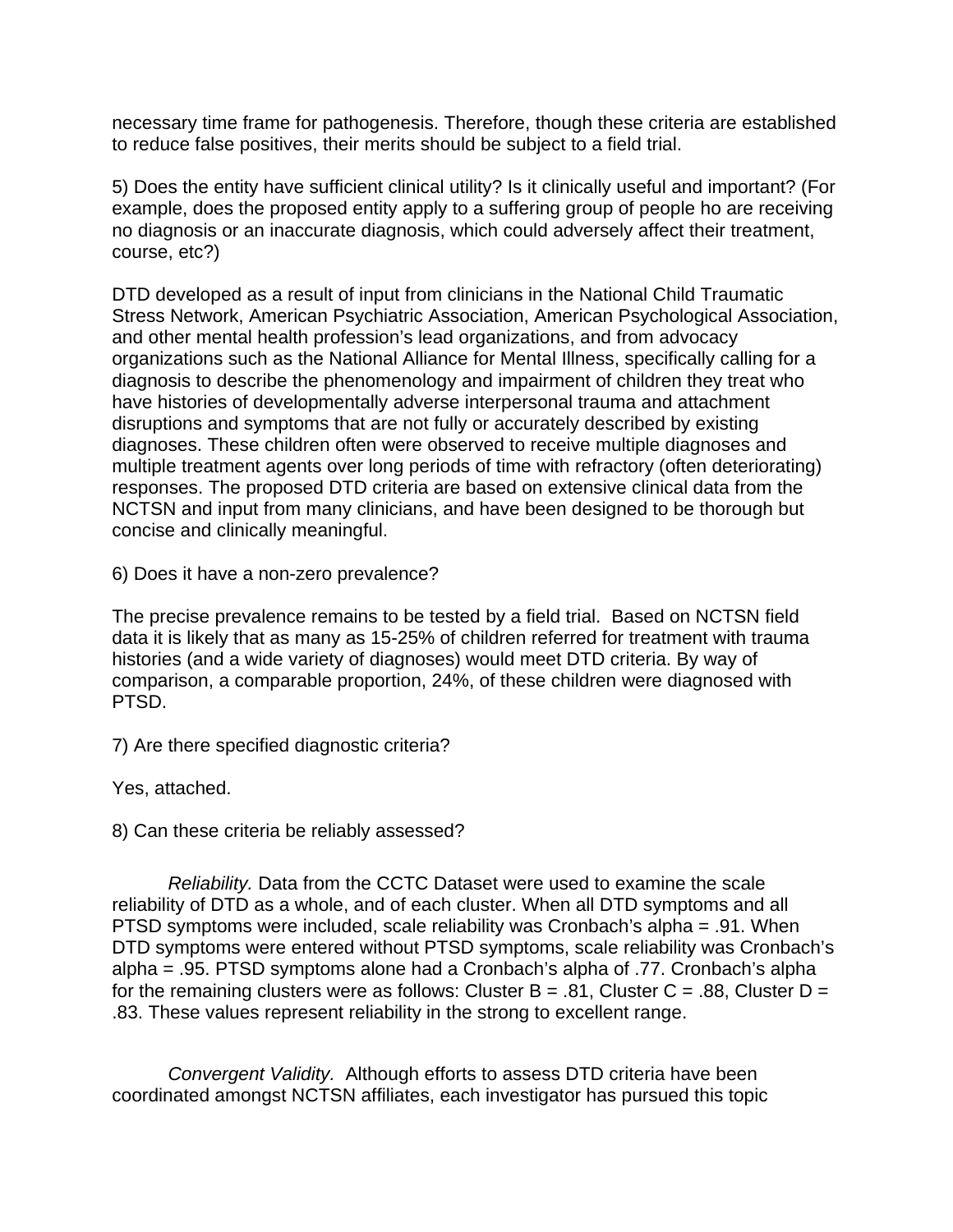independently but nonetheless yielded similar results across distinct samples and utilizing distinct psychometric approaches. Therefore, one can conclude that the DTD diagnosis has initial indicators of convergent validity.

The criteria were designed to be concise, behaviorally specific, and clinically meaningful. Their reliability will require further empirical testing.

9) Can these criteria be fairly easily implemented in a typical clinical practice?

The criteria are brief, clear, and specific, and comparable to those for other DSM diagnoses. Pilot use of the criteria is beginning in several sites. Clinicians reviewing the criteria initially indicate that they appear to be readily implemented in practice.

10) Have enough data been published on the entity to warrant its entry into DSM?

Data from several hundred studies (summarized by van der Kolk et al., 2009) indicate that DTD-like syndromes are prevalent and linked to the types of developmentally adverse interpersonal trauma specified as the first criterion for DTD.

### **Limitations**

Though we believe the data in support of DTD are persuasive, they are limited in several ways. First, the studies from which the presented data are drawn were not devised in the context of a specific existing diagnosis. Though many of the studies were designed with DTD-like criteria in mind, the exact criteria have taken shape with consensus and over time. Thus, the data are not all perfectly suited to address every question. Next, though the data presented here are fairly homogeneous, some data exist which are in conflict with these data. Some studies have found that some of these symptoms are not more prevalent in maltreated children than their peers. However, in our survey of the literature, such studies were few. Relavent meta-analytic investigations should be conducted to determine whether the existence of so few studies reporting data in conflict with DTD represents a file drawer problem. Finally, the data presented herein do not compare children to a group of nontraumatized psychiatric controls, which would help to further distinguish DTD symptoms from generalized psychopathology.

## **Future Directions**

Several questions regarding the specifics of DTD criteria still need exploration. First and foremost amongst these questions are whether the conceptualization of Criterion A is accurate. It may be the case that the proposed duration of exposure is too short or too long, or may differ depending on the developmental period in which exposure occurs. It may also be the case that the specifier disruptions in caregiving does not add utility to the diagnosis; rather, exposure to prolonged interpersonal violence may be sufficient. Conversely, exposure to interpersonal violence may not be integral, either. It may be the case that exposure to any one of prolonged emotional abuse, separation from a caregiver, neglect, or interpersonal violence may be sufficient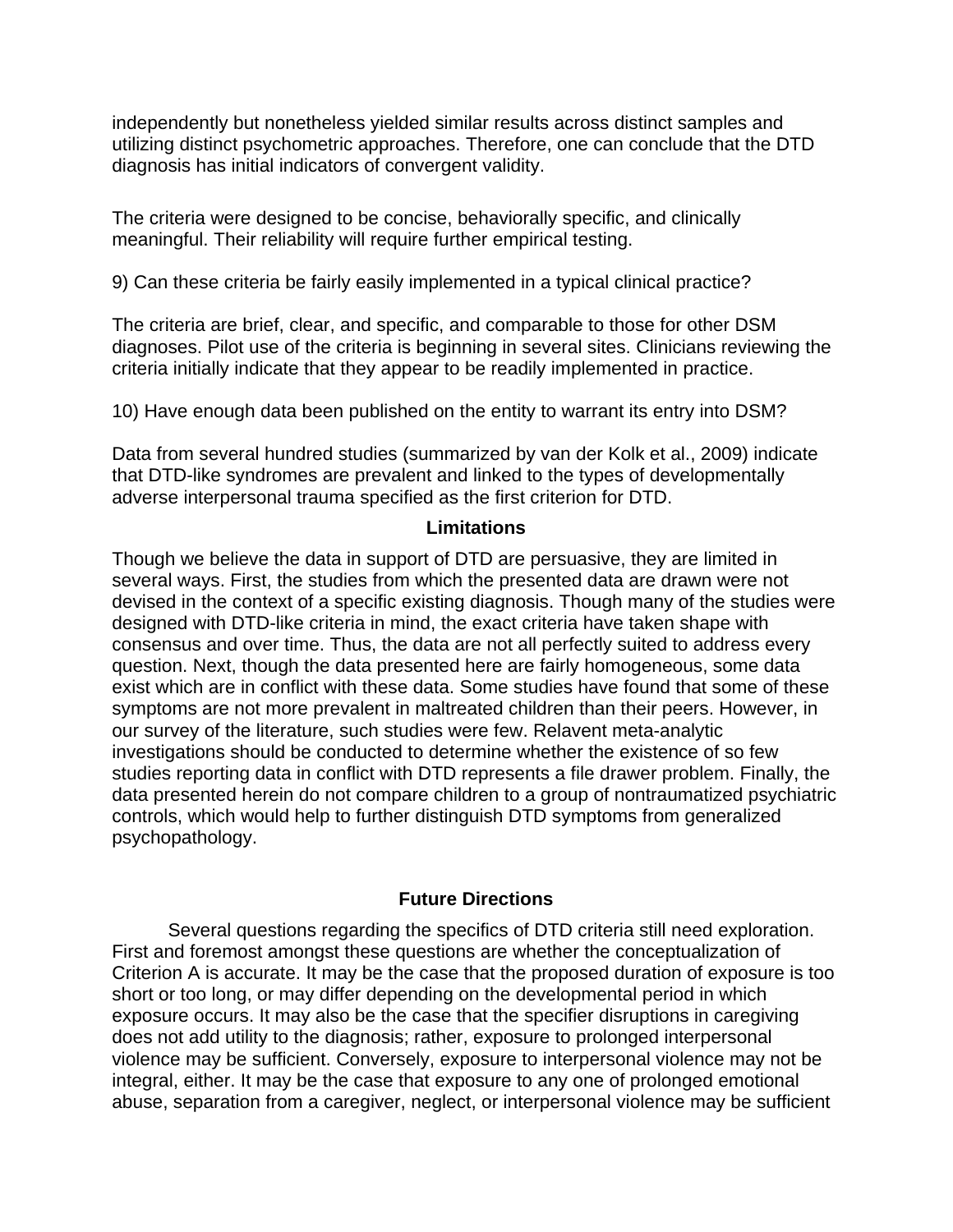for the diagnosis. Next, the specifics of the symptoms themselves merit further investigation. Perhaps some symptoms which we considered including, but did not include for the sake of parsimony, may be relevant. Other symptoms may merit revision in their wording.

Also meriting investigation is the developmental course of the illness. This diagnosis was designed specifically for application to children. How it might apply to adolescents, or how it may mature through adulthood is important to address. Furthermore, how the disorder manifests biologically and correlates with genetic factors is important to address.

In sum, Developmental Trauma Disorder represents consensus amongst leaders within the National Child Traumatic Stress Network and other leading researchers in the area of Developmental Psychopathology. We believe that this conceptualization has the potential to advance both science and the clinical utility of diagnosis within traumatized children. In order to create as accurate a diagnostic formulation as possible, however, future work must be done. With its 70 sites nationally and affiliations with superb researchers and clinical experts in the field of traumatic stress, the NCTSN is well positioned to conduct a field trial to investigate this topic further.

| <b>Descriptive Information</b>                      | $DTD+a$<br>Children<br>$N(\%)$ | $DTD-b$<br>Children<br>$N(\%)$ |
|-----------------------------------------------------|--------------------------------|--------------------------------|
|                                                     |                                |                                |
| Male<br>Female                                      | 819 (44.4)<br>1026(55.6)       | 1324 (51.1)<br>1266 (48.9)     |
|                                                     |                                |                                |
| UCLA PTSD Reaction Index for DSM-IV (Met Criterion) |                                |                                |
| <b>Total Score</b>                                  | 984(53.2)                      | 1228(47)                       |
| Cluster B (Re-experiencing)                         | 973(80.7)                      | 1207 (71.9)                    |
| Cluster C (Avoidance)                               | 693(57.4)                      | 759 (45.2)                     |
| Cluster D (Hyperarousal)                            | 993(82.3)                      | 1197(71.3)                     |

#### Table 2. NCTSN Core Data Set Descriptive Data

<sup>a</sup>Repeated exposure to violence (sexual abuse/assault, physical abuse/assault, domestic violence, or other extreme interpersonal violence) in combination with emotional abuse, impaired caregiver, and/or placement in foster care <sup>b</sup>All others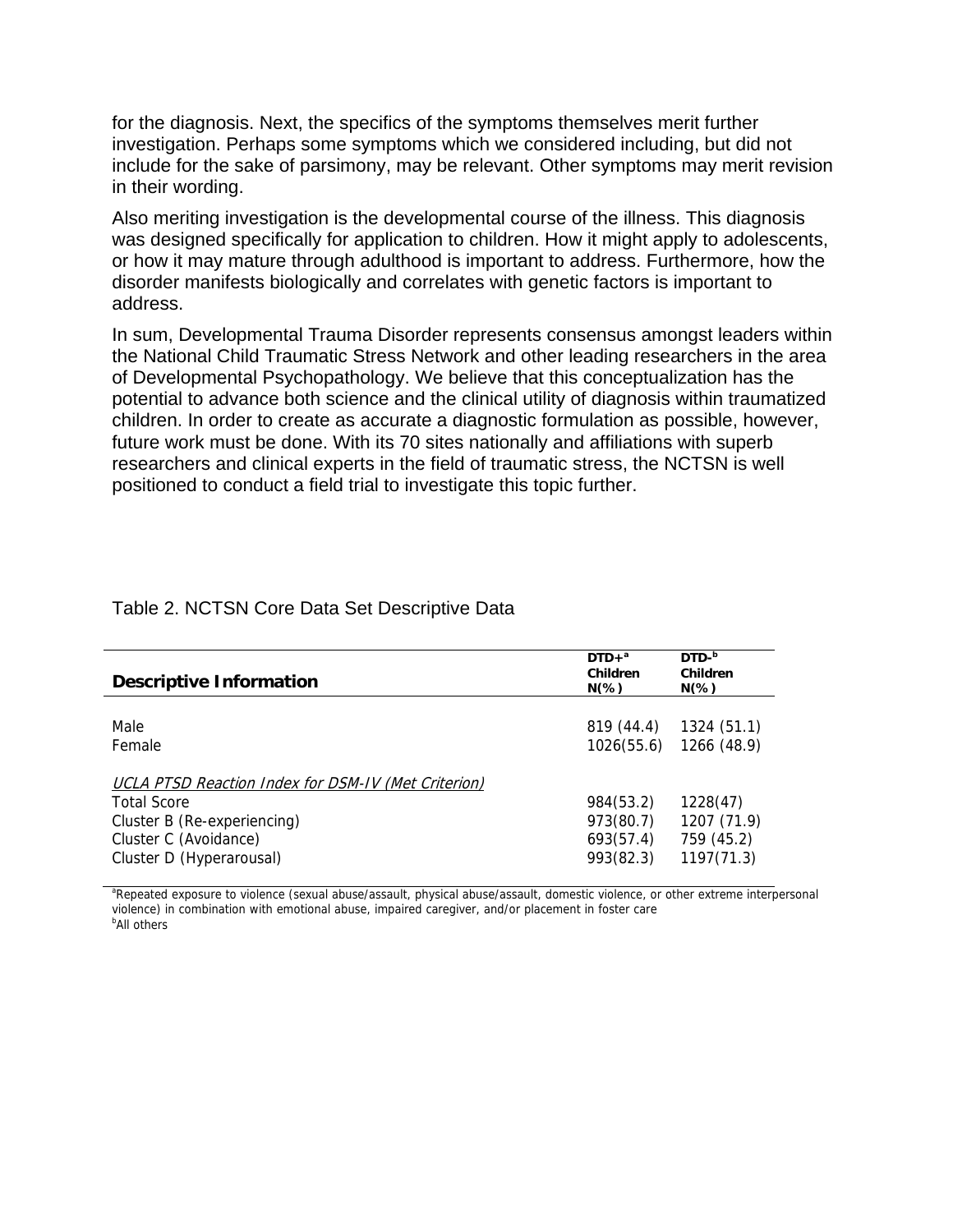# Table 3. NCTSN Core Data Set Symptom Data

| <b>Symptom Measure</b>                     | <b>Mean for</b><br>$DTD+a$<br>Children | Mean for<br>$DTD-b$<br>Children | $t =$     | $P =$ | <b>Controlling for</b><br><b>PTSD</b><br>$P =$ |
|--------------------------------------------|----------------------------------------|---------------------------------|-----------|-------|------------------------------------------------|
| <b>Self Report</b>                         |                                        |                                 |           |       |                                                |
| <b>UCLA PTSD Reaction Index for DSM-IV</b> |                                        |                                 |           |       |                                                |
| <b>Total Score</b>                         | 28.738                                 | 23.914                          | $-6.825$  | .000  |                                                |
| Cluster B (Re-experiencing)                | 8.228                                  | 6.822                           | $-8.290$  | .000  |                                                |
| Cluster C (Avoidance)                      | 10.650                                 | 8.569                           | $-8.415$  | .000  |                                                |
| Cluster D (Hyperarousal)                   | 10.045                                 | 8.524                           | $-8.605$  | .000  |                                                |
| <b>Clinician Report</b>                    |                                        |                                 |           |       |                                                |
| Clinical Evaluation (Scale 0-2)            |                                        |                                 |           |       |                                                |
| <b>ADHD</b>                                | .4459                                  | .4259                           | $-.896$   | .370  | <b>NS</b>                                      |
| Attachment                                 | .6494                                  | .3049                           | $-17.252$ | .000  | .000                                           |
| Conduct                                    | .1233                                  | .0986                           | $-2.115$  | .034  | .057                                           |
| Depression                                 | .7940                                  | .6252                           | $-7.555$  | .000  | .000                                           |
| Dissociation                               | .2549                                  | .1391                           | $-8.075$  | .000  | .000                                           |
| <b>Generalized Anxiety</b>                 | .5653                                  | .4537                           | $-5.395$  | .000  | .046                                           |
| <b>General Behavior Problems</b>           | .8115                                  | .6965                           | $-4.441$  | .000  | .000                                           |
| <b>OCD</b>                                 | .0428                                  | .0307                           | $-1.851$  | .064  | <b>NS</b>                                      |
| <b>ODD</b>                                 | .3440                                  | .3221                           | $-1.134$  | .257  | <b>NS</b>                                      |
| Panic Disorder                             | .0570                                  | .0326                           | $-3.515$  | .000  | .008                                           |
| Phobic Disorder                            | .0205                                  | .0249                           | .809      | .418  | <b>NS</b>                                      |
| <b>PTSD</b>                                | 1.023                                  | .5833                           | $-19.354$ | .000  | <b>NS</b>                                      |
| Substance Abuse                            | .2002                                  | .0922                           | $-7.466$  | .000  | .000                                           |
| Separation Disorder                        | .1902                                  | .1410                           | $-3.662$  | .000  | .002                                           |
| Inappropriate Sexualized Behavior          | .2620                                  | .1301                           | $-8.556$  | .000  | .000                                           |
| Sleep Disorder                             | .1995                                  | .1558                           | $-3.045$  | .002  | .147                                           |
| Somatization                               | .2362                                  | .1639                           | $-4.767$  | .000  | .021                                           |
| Suicidality                                | .2048                                  | .0931                           | $-8.391$  | .000  | .000                                           |
| <b>Traumatic Grief</b>                     | .4538                                  | .4156                           | $-1.793$  | .073  | <b>NS</b>                                      |
| <b>Indicators of Severity (Scale 0-2)</b>  |                                        |                                 |           |       |                                                |
| <b>Academic Difficulties</b>               | .8185                                  | .8078                           | $-.419$   | .675  | <b>NS</b>                                      |
| Alcohol Abuse                              | .1062                                  | .0500                           | $-5.823$  | .000  | .000                                           |
| Behavior Problems at Home                  | .9514                                  | .7741                           | $-7.187$  | .000  | .000                                           |
| Criminality                                | .1270                                  | .0661                           | $-5.669$  | .000  | .000                                           |
| Attachment Problems                        | .7766                                  | .4345                           | $-15.139$ | .000  | .000                                           |
| Behavior Problems at School                | .7136                                  | .6748                           | $-1.539$  | .124  | <b>NS</b>                                      |
| <b>Other Medical Problems</b>              | .3431                                  | .1806                           | $-8.786$  | .000  | .000                                           |
| Prostitution                               | .0090                                  | .0055                           | $-1.135$  | .256  | <b>NS</b>                                      |
| Running Away                               | .1064                                  | .0508                           | $-5.660$  | .000  | .000                                           |
| Substance Abuse                            | .1425                                  | .0676                           | $-6.367$  | .000  | .000                                           |
| Self-injurious Behaviors                   | .2197                                  | .1322                           | $-6.150$  | .000  | .009                                           |
| Skipping School                            | .2034                                  | .1723                           | $-1.922$  | .055  |                                                |
| Suicidality                                | .2663                                  | .1595                           | $-6.982$  | .000  | .000                                           |
| <b>Inappropriate Sexualized Behaviors</b>  | .2885                                  | .1667                           | $-7.609$  | .000  | .000                                           |

<sup>a</sup>Repeated exposure to violence (sexual abuse/assault, physical abuse/assault, domestic violence, or other extreme interpersonal violence) in combination with emotional abuse, impaired caregiver, and/or placement in foster care<br><sup>b</sup>All others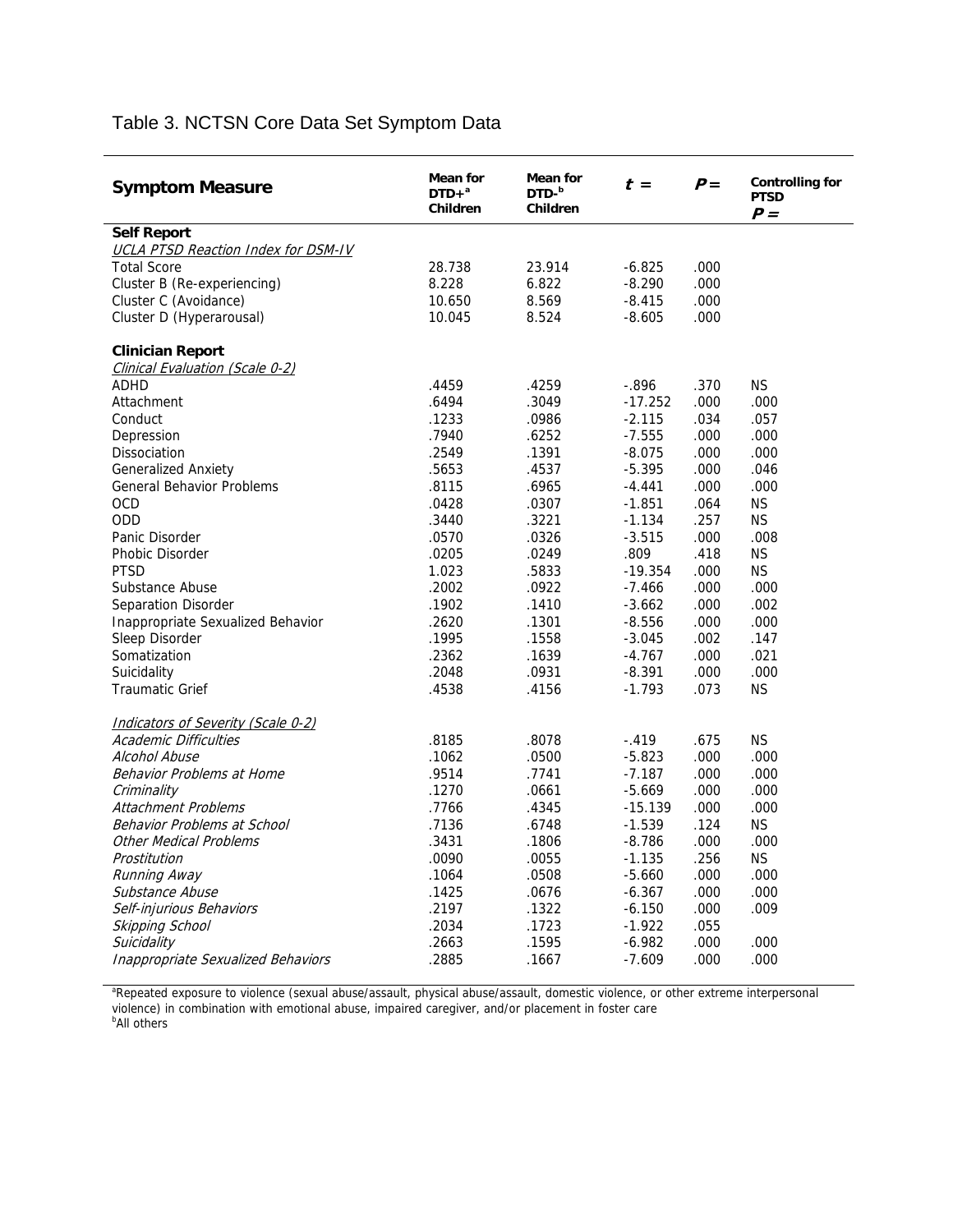| <b>Symptom</b>               | DTD+  | DTD-  |
|------------------------------|-------|-------|
|                              | %     | %     |
| Adjustment to Trauma         | 49.04 | 21.23 |
| Re-Experiencing              | 19.65 | 5.91  |
| Avoidance                    | 17.49 | 6.76  |
| Numbing                      | 13.78 | 4.86  |
| Dissociation                 | 5.15  | 1.40  |
| Psychosis                    | 3.42  | 1.14  |
| Attention/Impulse            | 19.80 | 11.41 |
| Depression                   | 32.61 | 13.16 |
| Anxiety                      | 25.77 | 9.07  |
| Oppositional                 | 18.21 | 8.92  |
| Conduct                      | 10.31 | 4.83  |
| Substance Use                | 6.74  | 2.75  |
| Attachment                   | 29.87 | 13.95 |
| <b>Affect Dysregulation</b>  | 18.26 | 8.42  |
| <b>Behavioral Regression</b> | 5.92  | 2.75  |
| Anger Control                | 26.64 | 12.99 |
| Suicide Risk                 | 5.15  | 1.46  |
| <b>Self Mutilation</b>       | 4.43  | 1.61  |
| <b>Other Self Harm</b>       | 4.91  | 2.28  |
| Danger To Others             | 11.46 | 3.63  |
| Judgment                     | 20.47 | 8.69  |
| Firesetting                  | 2.07  | 0.79  |
| <b>Sexually Reactive</b>     |       |       |
| <b>Behavior</b>              | 7.80  | 2.52  |

# Table 4. CANS Data

DTD+: n = 2076; DTD-: n = 3419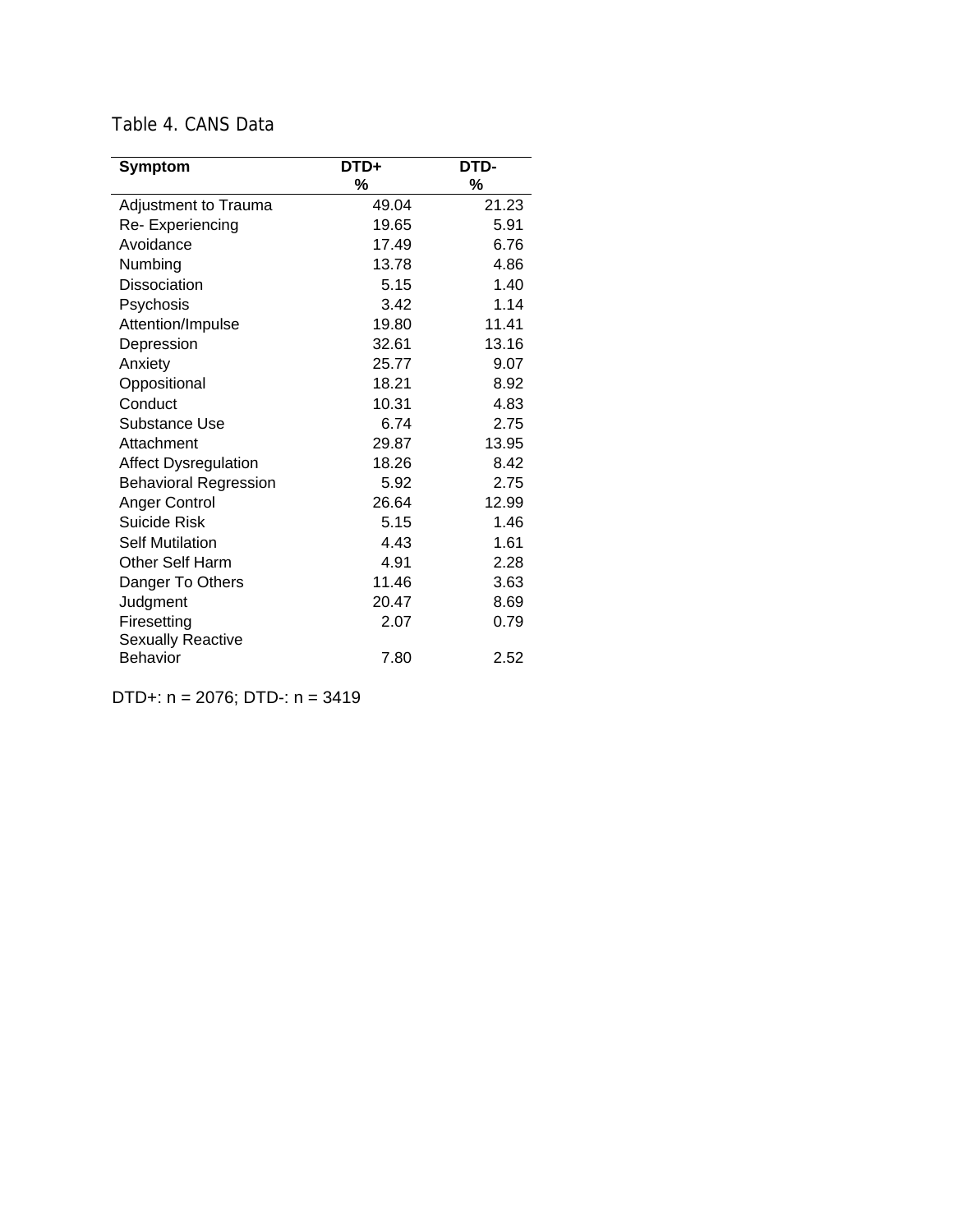#### **Table 5. CCTC Data: Correlations between DTD Criterion A Exposure and Symptom Measures**

| <b>Symptom Measure</b>                                                                             | <b>Mean for DTD</b><br>Criterion A <sup>a</sup><br><b>Exposed</b><br>Children | <b>Mean for Non-</b><br><b>DTD Criterion</b><br>A <sup>b</sup> Exposed<br>Children | $r =$ | P<   |  |
|----------------------------------------------------------------------------------------------------|-------------------------------------------------------------------------------|------------------------------------------------------------------------------------|-------|------|--|
| <b>Self Report</b>                                                                                 |                                                                               |                                                                                    |       |      |  |
| UCLA PTSD Reaction Index for DSM-IV ( $n=111$ )                                                    |                                                                               |                                                                                    |       | ns.  |  |
| Children's Depression Inventory (n=121)                                                            |                                                                               |                                                                                    |       | ns   |  |
| Reynolds Children's Manifest Anxiety Scale (n=114)                                                 |                                                                               |                                                                                    |       | ns.  |  |
| Trauma Symptom Checklist for Children (n=111)                                                      |                                                                               |                                                                                    |       | ns   |  |
| Children's DES & Posttraumatic Symptom Inventory (n=114)                                           |                                                                               |                                                                                    |       | ns.  |  |
| DICA ADHD, Depression, Separation Anxiety, PTSD (n=90-114)                                         |                                                                               |                                                                                    |       | ns.  |  |
| <b>DICA Conduct Disorder Symptoms</b>                                                              | 2.16                                                                          | 1.20                                                                               | .245  | .05  |  |
| DICA Dysthymia Symptoms                                                                            | 1.54                                                                          | .42                                                                                | .277  | .05  |  |
| <b>Caregiver Report</b>                                                                            |                                                                               |                                                                                    |       |      |  |
| UCLA PTSD Reaction Index for DSM-IV – Parent Version ( $n=135$ )                                   | 23.70                                                                         | 24.82                                                                              |       | ns   |  |
| Child Behavior Checklist Internalizing (n=156)                                                     | 61.86                                                                         | 62.06                                                                              |       | ns   |  |
| Child Behavior Checklist Externalizing (n=156)                                                     | 65.63                                                                         | 60.49                                                                              | .227  | .005 |  |
| Child Behavior Checklist Total (n=156)                                                             | 66.27                                                                         | 62.21                                                                              | .181  | .05  |  |
| Child Dissociative Checklist (n=150)                                                               | 10.92                                                                         | 7.77                                                                               | .232  | .001 |  |
| Children's Sexual Behavior Inventory (n=70)                                                        | 73.60                                                                         | 57.32                                                                              | .339  | .005 |  |
| <b>Clinician Report</b> $(n=110)$                                                                  |                                                                               |                                                                                    |       |      |  |
| Child Complex Trauma Symptom Checklist PTSD Items                                                  | 11.05                                                                         | 9.78                                                                               |       | ns   |  |
| Child Complex Trauma Symptom Checklist Non-PTSD Items                                              | 23.38                                                                         | 13.22                                                                              | .394  | .005 |  |
| Child Complex Trauma Symptom Checklist Dissociation Items                                          | 3.38                                                                          | 1.84                                                                               | .355  | .001 |  |
|                                                                                                    | % Clinical                                                                    | % Clinical                                                                         |       |      |  |
| Clinical Dissociation Summary Variable $c(n=157)$                                                  | 58%                                                                           | 35%                                                                                | .229  | .005 |  |
| a Ongoing traumatic stress in combination with neglect, emotional abuse, and/or impaired caregiver |                                                                               |                                                                                    |       |      |  |

<sup>b</sup>Ongoing traumatic stress alone, isolated traumatic stress alone or in combination with neglect, etc.

c CDES>24 or CDC>11 or CCTSCL Dissociation>4 or CCTSCL Top 5 Dissociation>1

The La Rabida Children's Hospital Chicago Child Trauma Center sample consists of 172 children presenting to an urban child trauma clinic for trauma-focused assessment/treatment services. All had experienced at least one DSM PTSD Criterion A traumatic stressor, with 73% experiencing at least 2. Children in this sample also had very high levels of exposure to other adverse experiences (e.g., neglect, emotional abuse, incarcerated parent), with 64% experiencing 2 or more. It should be noted that this sample differs from many traditional clinical samples in that children were referred because they had been exposed to trauma, not necessarily because they were identified as disturbed or in need of general mental health services. Table 6 presents the frequency comparisons between DTD Criterion A exposed children (exposure to ongoing interpersonal violence in combination with disruptions of protective caregiving, n=55) and non-DTD Criterion A exposed children (e.g., violence exposure without disrupted caregiving, or other trauma, n=55) for the 34 CCTSCL items that were significantly correlated with DTD Criterion A exposure. Not surprisingly, children with histories of DTD Criterion A exposure had experienced significantly ( $p$ <.001) more types of traumatic stress (3.36 vs. 2.21) and other adverse experiences (4.85 vs. 1.33) than children in the non-DTD Criterion A group for a combined average of 8.17 vs. 3.51. Notably, 15 of the 17 DSM PTSD symptoms were equally prevalent in the two groups. This is consistent with the findings of the five other measures of PTSD that PTSD prevalence and the number and severity of PTSD symptoms in this sample were unrelated to exposure variables. Thus, the higher frequencies of these 34 symptom items in the DTD Criterion A exposed children are clearly not due to severity of PTSD symptoms.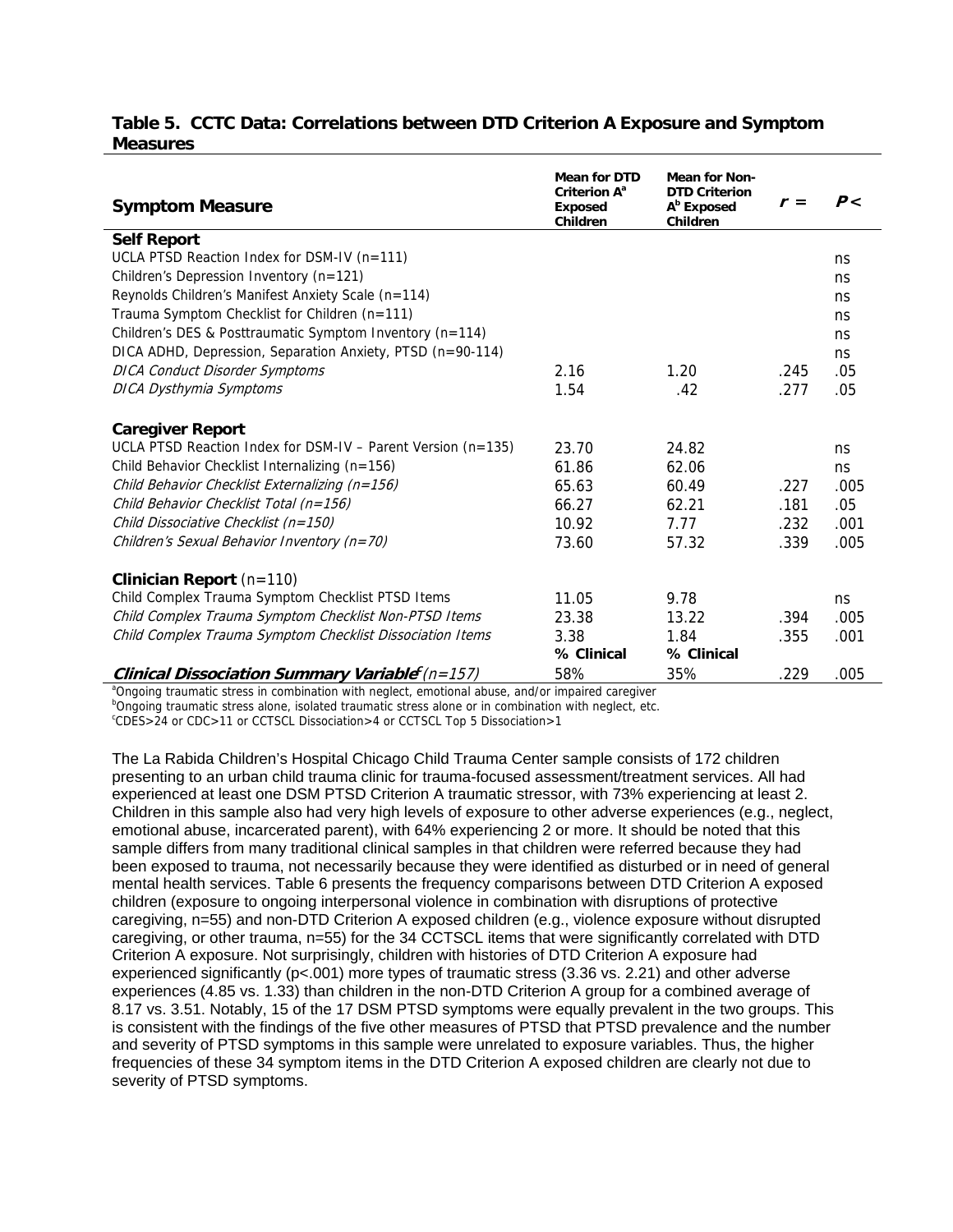#### **Table 6. CCTC Data: Statistically Significant Differences in Frequencies of Clinician-Reported Symptoms<sup>ª</sup> by DTD Criterion A**

| Symptom                                                                   | $DTD+^b$<br>Children<br>$n = 55$ | $DTD$ <sup>c</sup><br>Children<br>$n = 55$ | $r$ with<br>DTD<br><b>Criterion A</b> | P<   |
|---------------------------------------------------------------------------|----------------------------------|--------------------------------------------|---------------------------------------|------|
| Met DSM-IV Criteria for PTSD                                              | 69%                              | 61%                                        | .084                                  | ns   |
| Had trauma-related symptoms not accounted for by PTSD Criteria            | 66%                              | 17%                                        | .495                                  | .001 |
| PTSD Symptoms <sup>d</sup>                                                |                                  |                                            |                                       |      |
| Feelings of detachment or estrangement from others                        | 73%                              | 38%                                        | .348                                  | .001 |
| Acting or feeling as if the traumatic event were recurring                | 66%                              | 44%                                        | .219                                  | .05  |
| <b>Non-PTSD Symptoms</b>                                                  |                                  |                                            |                                       |      |
| Low feelings of self-esteem, self-confidence or self-worth <sup>e</sup>   | 76%                              | 46%                                        | .317                                  | .005 |
| <b>Oppositional Behavior</b>                                              | 64%                              | 51%                                        |                                       | ns   |
| Dissociation of painful/negative affect                                   | 73%                              | 60%                                        |                                       | ns   |
| Problems with anticipating consequences of actions                        | 44%                              | 27%                                        |                                       | ns   |
| Problems with age-appropriate capacity to plan and anticipate             | 40%                              | 26%                                        |                                       | ns   |
| Problems with age-appropriate capacity to focus on and complete tasks     | 48%                              | 29%                                        |                                       | ns   |
| Difficulty labeling and expressing feelings and internal experience       | 69%                              | 49%                                        | .203                                  | .05  |
| Problems with internalization of negative/painful affect                  | 69%                              | 46%                                        | .239                                  | .05  |
| Difficulty knowing and describing internal states                         | 68%                              | 44%                                        | .238                                  | .05  |
| Distrust of others                                                        | 66%                              | 33%                                        | .327                                  | .001 |
| Feelings of guilt or shame                                                | 62%                              | 31%                                        | .310                                  | .005 |
| Feelings of being damaged or defective                                    | 60%                              | 31%                                        | .292                                  | .005 |
| Inability to self-soothe                                                  | 56%                              | 24%                                        | .334                                  | .001 |
| Lack of expectancy of protection by others                                | 56%                              | 22%                                        | .354                                  | .001 |
| Difficulty communicating wishes and desires                               | 55%                              | 26%                                        | .297                                  | .005 |
| Difficulty understanding and complying with rules                         | 49%                              | 22%                                        | .285                                  | .005 |
| Extreme affective shifts, including state shifts                          | 47%                              | 22%                                        | .268                                  | .01  |
| Chronic depressed mood                                                    | 46%                              | 24%                                        | .219                                  | .05  |
| Distorted cognitions of self, including negative self-image and appraisal | 46%                              | 16%                                        | .315                                  | .005 |
| Interpersonal boundary issues                                             | 44%                              | 15%                                        | .320                                  | .005 |
| Volatile interpersonal relationships                                      | 44%                              | 22%                                        | .232                                  | .05  |
| Sexualized behavior                                                       | 42%                              | 9%                                         | .376                                  | .001 |
| Depersonalization, derealization, or disorientation                       | 38%                              | 13%                                        | .292                                  | .005 |
| Difficulty with perspective taking                                        | 38%                              | 18%                                        | .222                                  | .05  |
| Narrowed focus of attention                                               | 35%                              | 16%                                        | .209                                  | .05  |
| Difficulty attuning to other people's emotional states                    | 35%                              | 9%                                         | .308                                  | .005 |
| Misperceptions of the current social context                              | 35%                              | 13%                                        | .257                                  | .01  |
| Lack of ability to organize behavior to achieve rewards in environment    | 35%                              | 15%                                        | .232                                  | .05  |
| Shifts in awareness of self and environment                               | 33%                              | 16%                                        | .190                                  | .05  |
| Over or under-estimation of risk                                          | 33%                              | 9%                                         | .291                                  | .005 |
| Self-injurious behavior                                                   | 15%                              | 4%                                         | .190                                  | .05  |
| <b>Discriminant Validity Items</b>                                        |                                  |                                            |                                       |      |
| Hallucinations                                                            | 7%                               | 4%                                         |                                       | ns   |
| Talking about oneself in third person                                     | 4%                               | 0%                                         |                                       | ns   |

<sup>a</sup>Clinician Report Child Complex Trauma Symptom Checklist (Ford et al. 2007)

<sup>b</sup>Ongoing traumatic stress in combination with neglect, emotional abuse, and/or impaired caregiver<br><sup>c</sup>Ongoing traumatic stress alone, isolated traumatic stress alone or in combination with neglect, etc.

 $^d$ There were no differences between the groups for 15 of the 17 DSM PTSD Criteria items.<br><sup>e</sup>This was the 2<sup>rd</sup> mest frequently endersed symptom for DTD Criterian A expected children.

This was the 3<sup>rd</sup> most frequently endorsed symptom for DTD Criterion A exposed children vs. 20<sup>th</sup> for other children.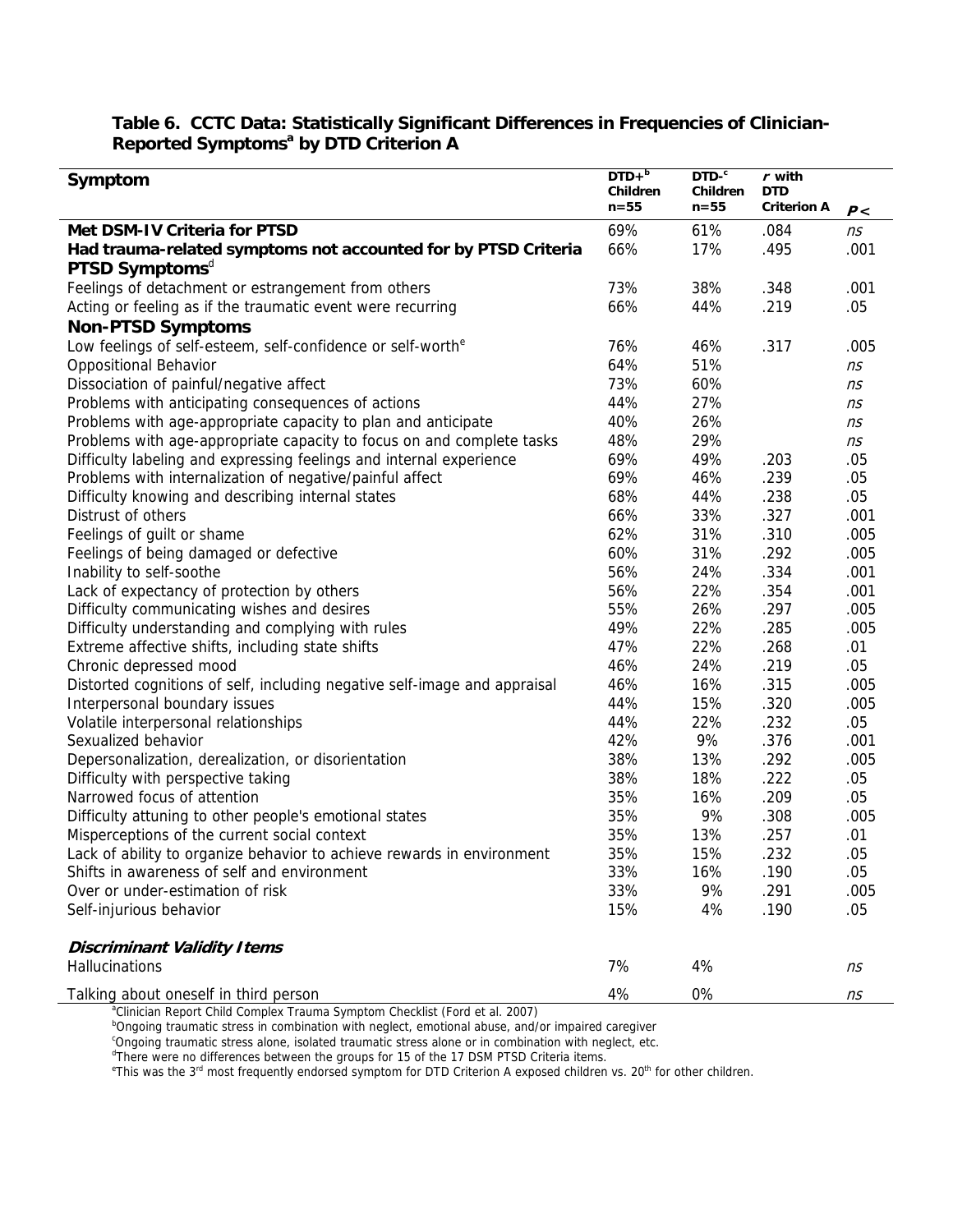| <b>Dataset</b> | <b>Symptoms</b> |                |                |           |                |                |                |                |                |        |    |    |    |                |                |    |
|----------------|-----------------|----------------|----------------|-----------|----------------|----------------|----------------|----------------|----------------|--------|----|----|----|----------------|----------------|----|
|                | Β1              | B <sub>2</sub> | B <sub>3</sub> | <b>B4</b> | C <sub>1</sub> | C <sub>2</sub> | C <sub>3</sub> | C <sub>4</sub> | C <sub>5</sub> | D1     | D2 | D3 | D4 | D <sub>5</sub> | D <sub>6</sub> | E. |
| <b>NCTSN</b>   | ÷               |                |                |           | $\ddot{}$      | +              | ÷              |                |                | ÷      |    |    |    |                |                |    |
| Survey         |                 |                |                |           |                |                |                |                |                |        |    |    |    |                |                |    |
| <b>NCTSN</b>   |                 |                |                |           |                |                | ٠              | ┿              |                | $\div$ |    |    |    |                |                |    |
| Core Data      |                 |                |                |           |                |                |                |                |                |        |    |    |    |                |                |    |
| Set            |                 |                |                |           |                |                |                |                |                |        |    |    |    |                |                |    |
| <b>CANS</b>    | ÷               |                | ÷              |           |                | +              | ٠              |                | --             |        |    |    |    |                |                |    |
| <b>CCTC</b>    | ٠               | ٠              | ٠              | ÷         | ٠              | ÷              | ÷              | ÷              |                |        | ÷  |    |    |                |                |    |

**Table 7. Findings from NCTSN Survey, Core Data Set, CANS Study, and CCTC Study** 

Note:  $+$  = finding in positive direction;  $-$  = finding in negative direction, blank cell = not assessed.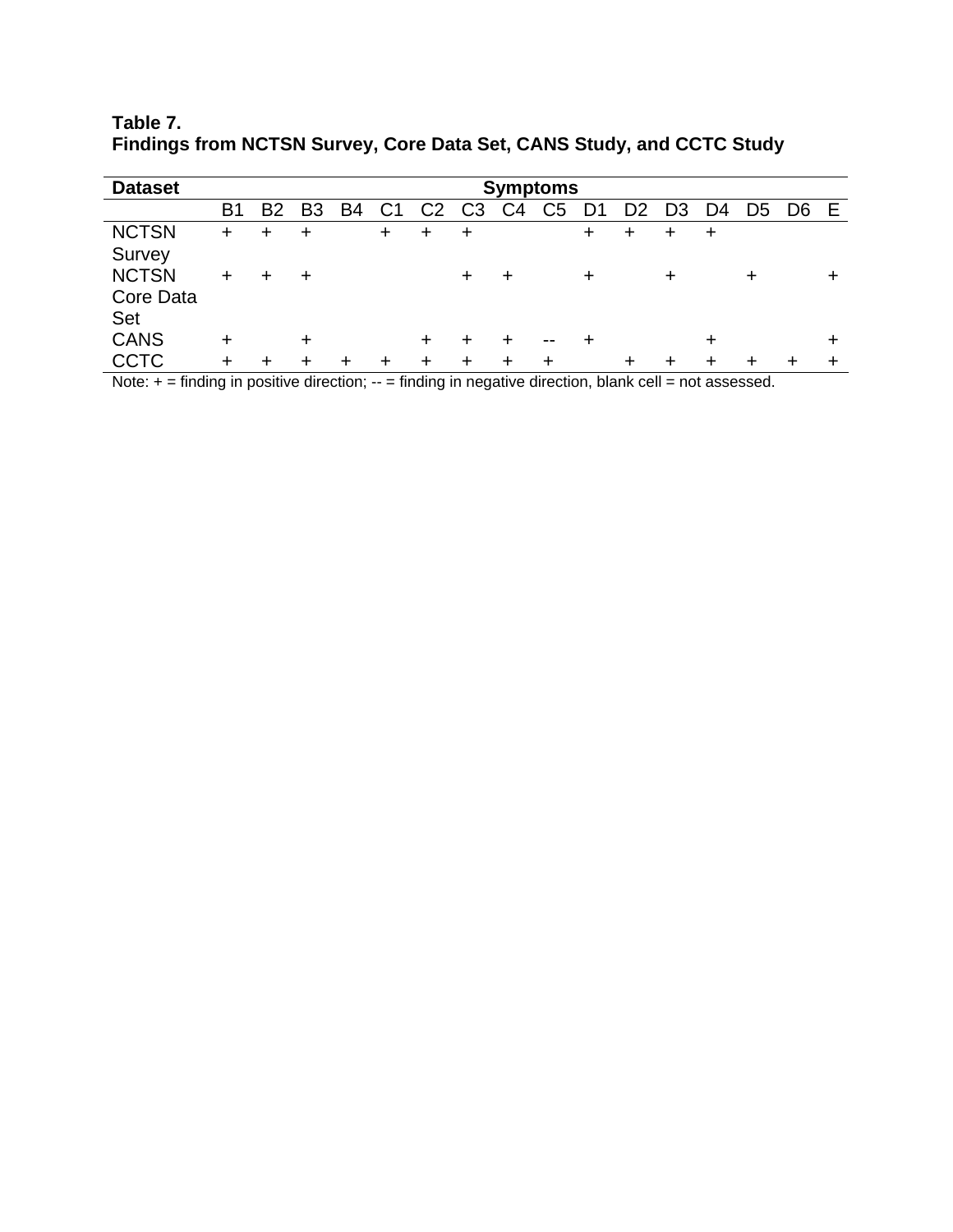### References

- Ackerman, P. T., Newton, J. E. O., McPherson, W. B., Jones, J. G., & Dykman, R. A. (1998). Prevalence of post traumatic stress disorder and other psychiatric diagnoses in three groups of abused children (sexual, physical, and both). *Child Abuse & Neglect, 22*(8), 759-774.
- Alessandri, S. (1991). Play and social behavior in maltreated preschoolers. *Development and Psychopathology, 3*(2), 191-205.
- Anda, R. F., Felitti, V. J., Bremner, J. D., Walker, J. D., Whitfield, C., Perry, B. D., et al. (2006). The enduring effects of abuse and related adverse experiences in childhood: A convergence of evidence from neurobiology and epidemiology. *European Archives of Psychiatry and Clinical Neuroscience, 256*(3), 174-186.
- Ayoub, C. C., O'Connor, E., Rappolt-Schlichtmann, G., Fischer, K. W., Rogosch, F. A., Toth, S. L., et al. (2006). Cognitive and emotional differences in young maltreated children: A translational application of dynamic skill theory. *Development and Psychopathology, 18*(3), 679-706.
- Baer, J. C., & Martinez, C. D. (2006). Child maltreatment and insecure attachment: A meta-analysis. *Journal of Reproductive and Infant Psychology, 24*(3), 187-197.
- Bergen, H. A., Martin, G., Richardson, A. S., Allison, S., & Roeger, L. (2003). Sexual abuse and suicidal behavior: A model constructed from a large community sample of adolescents. *Journal of the American Academy of Child & Adolescent Psychiatry, 42*(11), 1301-1309.
- Brown, L. K., Houck, C. D., Hadley, W. S., & Lescano, C. M. (2005). Self-Cutting and Sexual Risk Among Adolescents in Intensive Psychiatric Treatment. *Psychiatric Services, 56*(2), 216-218.
- Camras, L. A., Grow, J. G., & Ribordy, S. C. (1983). Recognition of emotional expression by abused children. *Journal of clinical child psychology, 12*(3), 325- 328.
- De Bellis, M. D., Keshavan, M. S., Shifflett, H., Iyengar, S., Beers, S. R., Hall, J., et al. (2002). Brain structures in pediatric maltreatment-related posttraumatic stress disorder: A sociodemographically matched study. *Biological Psychiatry, 52*(11), 1066-1078.
- Dong, M., Anda, R. F., Felitti, V. J., Dube, S. R., Williamson, D. F., Thompson, T. J., et al. (2004). The interrelatedness of multiple forms of childhood abuse, neglect, and household dysfunction. *Child Abuse & Neglect, 28*(7), 771-784.
- Dorard, Berthoz, Phan, Corcos, & Bungener. (2008). Affect dysregulation in cannabis abusers: A study in adolescents and young adults. *European Child & Adolescent Psychiatry, 17*(5), 274-282.
- Dorn, L. D., Burgess, E. S., Dichek, H. L., & Putnam, F. W. (1996). Thyroid hormone concentrations in depressed and nondepressed adolescents: Group differences and behavioral relations. *Journal of the American Academy of Child & Adolescent Psychiatry, 35*(3), 299-306.
- Egger, H. L., Costello, E. J., Erkanli, A., & Angold, A. (1999). Somatic complaints and psychopathology in children and adolescents: Stomach aches, musculoskeletal pains, and headaches. *Journal of the American Academy of Child & Adolescent Psychiatry, 38*(7), 852-860.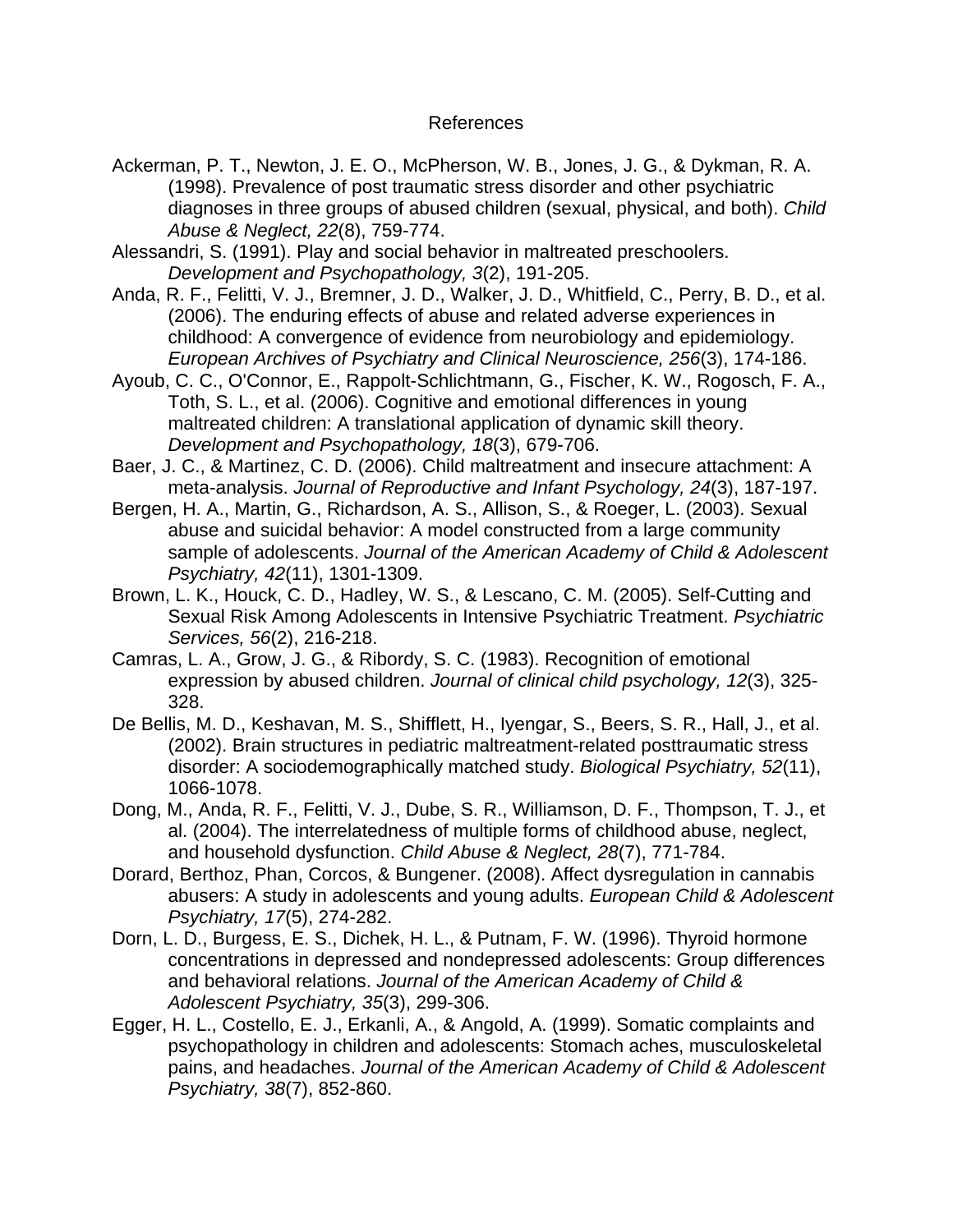- Finzi, R., Cohen, O., Sapir, Y., & Weizman, A. (2000). Attachment styles in maltreated children: A comparative study. *Child Psychiatry & Human Development, 31*(2), 113-128.
- Finzi, R., Ram, A., Har-Even, D., Shnit, D., & Weizman, A. (2001). Attachment styles and aggression in physically abused and neglected children. *Journal of Youth and Adolescence, 30*(6), 769-786.
- Finzi, R., Ram, A., Shnit, D., Har-Even, D., Tyano, S., & Weizman, A. (2001). Depressive symptoms and suicidality in physically abused children. *American Journal of Orthopsychiatry, 71*(1), 98-107.
- Friedrich, W. (1997). *Child Sexual Behavior Inventory, professional manual.* Odessa, FL: Psychological Assessment Resources, Inc.
- Glod, C. A., Teicher, M. H., Hartman, C. R., & Harakal, T. (1997). Increased nocturnal activity and impaired sleep maintenance in abused children. *Journal of the American Academy of Child & Adolescent Psychiatry, 36*(9), 1236-1243.
- Graham-Bermann, S. A., & Levendosky, A. A. (1997). The social functioning of preschool-age children whose mothers are emotionally and physically abused. *Journal of Emotional Abuse, 1*(1), 59-84.
- Green, B. L., Goodman, L. A., Krupnick, J. L., Corcoran, C. B., Petty, R. M., Stockton, P., et al. (2000). Outcomes of single versus multiple trauma exposure in a screening sample. *Journal of Traumatic Stress, 13*(2), 271-286.
- Hart, J., Gunnar, M., & Cicchetti, D. (1995). Salivary cortisol in maltreated children: Evidence of relations between neuroendocrine activity and social competence. *Development and Psychopathology, 7*(1), 11-26.
- Lipschitz, D. S., Rasmusson, A. M., Yehuda, R., Wang, S., Anyan, W., Gueoguieva, R., et al. (2003). Salivary cortisol responses to dexamethasone in adolescents with posttraumatic stress disorder. *Journal of the American Academy of Child & Adolescent Psychiatry, 42*(11), 1301-1317.
- Lumley, M. N., & Harkness, K. L. (2007). Specificity in the relations among childhood adversity, early maladaptive schemas, and symptom profiles in adolescent depression. *Cognitive Therapy and Research, 31*(5), 639-657.
- Macfie, J., Cicchetti, D., & Toth, S. L. (2001). The development of dissociation in maltreated preschool-aged children. *Development and Psychopathology, 13*(2), 233-254.
- Maughan, A., & Cicchetti, D. (2002). Impact of child maltreatment and interadult violence on children's emotion regulation abilities and socioemotional adjustment. *Child Development, 73*(5), 1525-1542.
- Merrick, M. T., Litrownik, A. J., Everson, M. D., & Cox, C. E. (2008). Beyond sexual abuse: The impact of other maltreatment experiences on sexualized behaviors. *Child Maltreatment, 13*(2), 122-132.
- Nolin, P., & Ethier, L. (2007). Using neuropsychological profiles to classify neglected children with or without physical abuse. *Child Abuse & Neglect, 31*(6), 631-643.
- Noll, J. G., Trickett, P. K., & Putnam, F. W. (2003). A prospective investigation of the impact of childhood sexual abuse on the development of sexuality. *Journal of Consulting and Clinical Psychology, 71*(3), 575-586.
- Noll, J. G., Trickett, P. K., Susman, E. J., & Putnam, F. W. (2006). Sleep Disturbances and Childhood Sexual Abuse. *Journal of Pediatric Psychology, 31*(5), 469-480.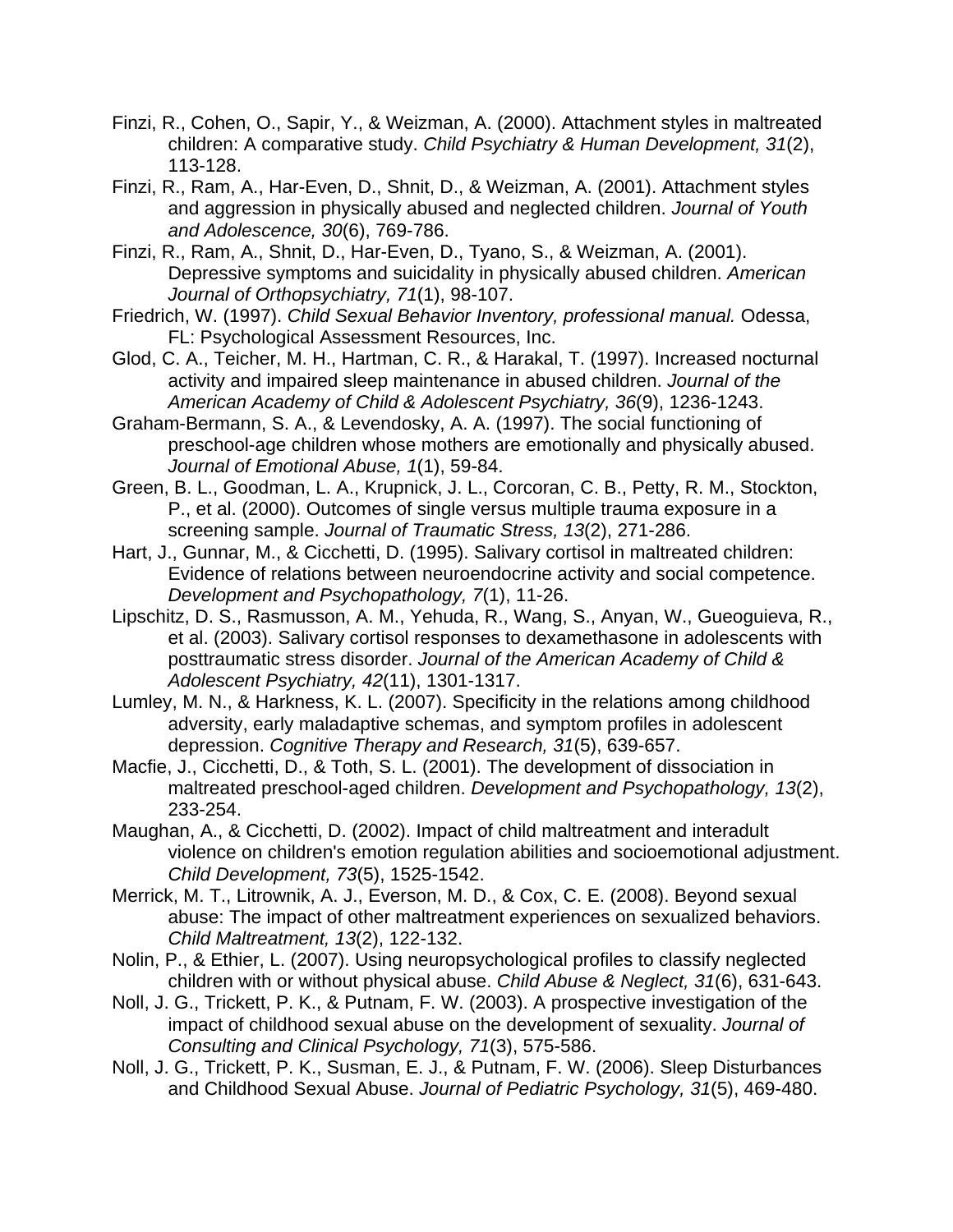- Pears, K. C., & Fisher, P. A. (2005). Emotion understanding and theory of mind among maltreated children in foster care: Evidence of deficits. *Development and Psychopathology, 17*(1), 47-65.
- Pelcovitz, D., Kaplan, S. J., DeRosa, R. R., Mandel, F. S., & Salzinger, S. (2000). Psychiatric disorders in adolescents exposed to violence and physical abuse. *American Journal of Orthopsychiatry, 70*(3), 360-369.
- Pine, D. S., Mogg, K., Bradley, B. P., Montgomery, L., Monk, C. S., McClure, E., et al. (2005). Attention Bias to Threat in Maltreated Children: Implications for Vulnerability to Stress-Related Psychopathology. *American Journal of Psychiatry, 162*(2), 291-296.
- Pollak, S. D., & Tolley-Schell, S. A. (2003). Selective attention to facial emotion in physically abused children. *Journal of Abnormal Psychology, 112*(3), 323-338.
- Putnam, F.W., Helmers, K., & Trickett, P.K. (1993). Development, reliability, and validity of a child dissociation scale. *Child Abuse & Neglect,* 17, 731-741.
- Putnam, F., Perry, M., Putnam, K., & Harris, W. (2008). Childhood antecedents of clinical complexity. Presented at the Annual Meeting of the International Society for Traumatic Stress Studies, Nov 15, 2008, Chicago, IL.
- Putnam, F. W., Trickett, P. K., Yehuda, R., & McFarlane, A. C. (1997). Psychobiological effects of sexual abuse. A longitudinal study. In *Psychobiology of posttraumatic stress disorder.* (pp. 150-159). New York, NY US: New York Academy of ciences.
- Pynoos, R., Fairbank, J.A., Briggs-King, E.C., Steinberg, A., Layne, C., Stolbach, B., & Ostrowski, S. (2008). Trauma exposure, adverse experiences, and diverse symptom profiles in a national sample of traumatized children. Paper presented at the 24th Annual Meeting of the International Society for Traumatic Stress Studies, Chicago, IL, November 15, 2008.
- Pynoos, R. S., Fairbank, J. A., Steinberg, A. M., Amaya-Jackson, L., Gerrity, E., Mount, M. L., et al. (2008). The National Child Traumatic Stress Network: Collaborating to improve the standard of care. *Professional Psychology: Research and Practice, 39*(4), 389-395.
- Richardson, M., Henry, J., Black-Pond, C., & Sloane, M. (2008). Multiple types of maltreatment: behavioral and developmental impact on children in the child welfare system. *Journal of Child & Adolescent Trauma, 1*, 1-14.
- Roth, S., Newman, E., Pelcovitz, D., van der Kolk, B., & Mandel, F. S. (1997). Complex PTSD in victims exposed to sexual and physical abuse: Results from the DSM-IV field trial for posttraumatic stress disorder. *Journal of Traumatic Stress, 10*(4), 539-555.
- Sayar, Kose, Grabe, H., & Topbas. (2005). Alexithymia and dissociative tendencies in an adolescent sample from Eastern Turkey. *Psychiatry and clinical neurosciences, 59*(2), 127-134.
- Shields, A., & Cicchetti, D. (1998). Reactive aggression among maltreated children: The contributions of attention and emotion dysregulation. *Journal of Clinical Child Psychology, 27*(4), 381-395.
- Silvern, L., Schulz-Heik, R.J., McClintic, B. & Stolbach, B.C. (2008). Dissociation and reactive vs. instrumental juvenile offending: a test of developmental trauma disorder. Paper presented at the 25th Annual Meeting of the International